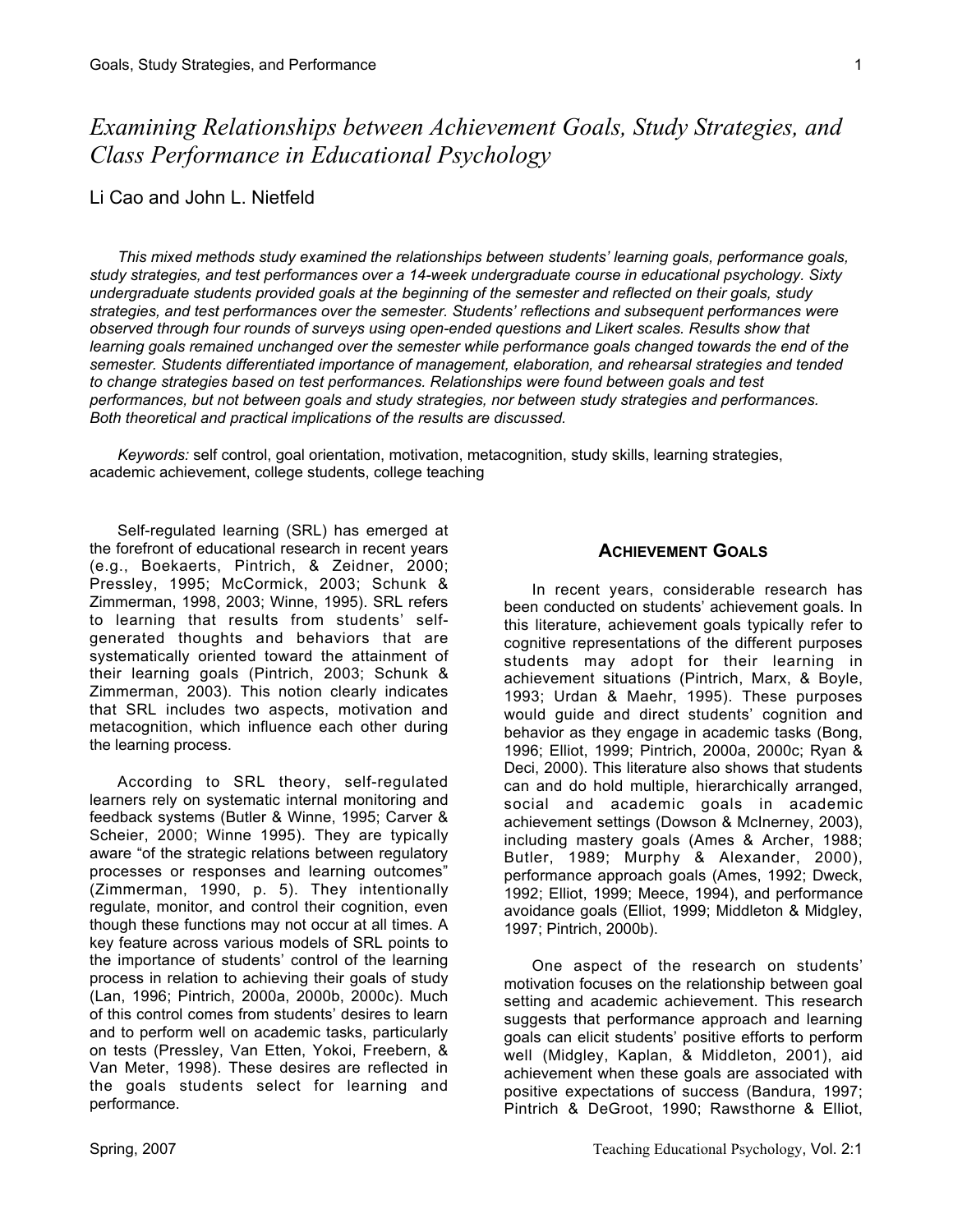1999; Schunk, 1985; Schunk & Swartz, 1983a, 1983b), and predict students' motivation and actual achievement (Midgley et al., 2001). However, this research also suggests that complex relationships exist between the components of students' motivational systems (Blumenfeld, 1992; Jakubowski, 2003; Leach, Oueirolo, DeVoe, & Chemers, 2003; Lemos, 1996). Both performance approach and learning goals can lead to success, but these goals have complex relationships to achievement. For instance, both performance approach goals and learning goals are found to be associated with greater perceived competence and intrinsic motivation, but only performance approach goals predict better achievement (Elliot & Church, 1997; Leach et al., 2003). While learning goals tend to predict greater intrinsic motivation, performance approach goals tend to predict better achievement (Harackiewicz, Barron, Carter, Lehto, & Elliot, 1997; Schraw, Horn, Thorndike, & Brunning, 1995).

## **STUDY STRATEGIES**

Considerable research has focused directly on students' learning strategies. Learning strategies refer to intentional behaviors or thoughts that facilitate encoding in such a way that knowledge integration and retrieval are enhanced (Weinstein, 1988). These thoughts and behaviors constitute organized plans of action designed to achieve a certain goal (Weinstein & Mayer, 1983, 1986). Research in this field suggests that the use of learning and study strategies is associated with students' perceived and actual ability (Ames & Archer, 1988; Pintrich & De Groot, 1990; Williams & Clark, 2004) and various measures of academic achievement (Bernardo, 2003; Biggs, 1987; Entwistle & Ramsden, 1983; Everson, Weinstein, & Laitusis, 2000; McKeachie, Pintrich, & Lin, 1985; Sinkavich, 1991). Higher achieving students use more learning strategies than do lower achieving students (VanZile-Tamsen & Livingston, 1999; Zimmerman & Martinez-Pons, 1988).

Furthermore, this research distinguishes the effectiveness of different types of learning strategies. For instance, reading and rereading the textbook chapters, the most frequently selected study strategy among students (Cao & Nietfeld, 2005; Carrier, 2003), is considered a relatively ineffective approach to learning, as it is not active (Mackenzie, 1994), involves shallow processing (Craik & Tulving, 1975), and provides no feedback (Winne & Hadwin, 1998). In contrast, the current literature suggests a positive correlation between active strategies and student academic

Classroom observation and studies reported by others (e.g., Peverly, Brobst, Graham, & Shaw, 2003; Pressley et al., 1998) suggest that students believe that the strategies should vary with the characteristics and demands of courses and assignments. Students claim to use a variety of strategies in the pursuit of good grades, including strategies aimed at keeping themselves on task. They report knowing that strategy use is an important factor in preparation for an examination and that some strategies are more beneficial than others as preparation for different types of examinations. However, research shows that students' selections of strategies are not always optimal (Cao & Nietfeld, 2005; Peverly et al., 2003), and that students are sometimes not carrying out effective strategies efficiently (Justice & Dornan, 2001; Pressley et al., 1998; Wilhite, 1990). In order to improve student learning, more research is needed to address the discrepancy between theories that students seem to hold about the selection of study strategies and their actual strategy use in the learning process.

Recent research has begun to address this issue. Numerous programs and courses have been implemented with the goal of increasing awareness of the importance of study strategies and enhancing ability to manage the learning process, in order to improve retention rate and promote academic success, particularly among first-year college students (e.g., Jakubowski, 2003; Smith, 2003). A main focus of many of these programs is teaching students to monitor their selection and use of various learning and cognitive strategies (Albaili, 1997; Curley, Estrin, Thomas, Rohwer, 1987; Derry & Murphy, 1986; Taraban, Rynearson, & Kerr, 2000). Research on such programs has found that, in general, students who use more deep-processing strategies such as elaboration and organization are likely to perform better on assignments, exams, and papers, as well as in overall course grade, than those who do not. Students who work to control their cognition and behavior through the use of planning, monitoring, and regulating strategies also do better on these academic performance measures (Pintrich & Garcia, 1994).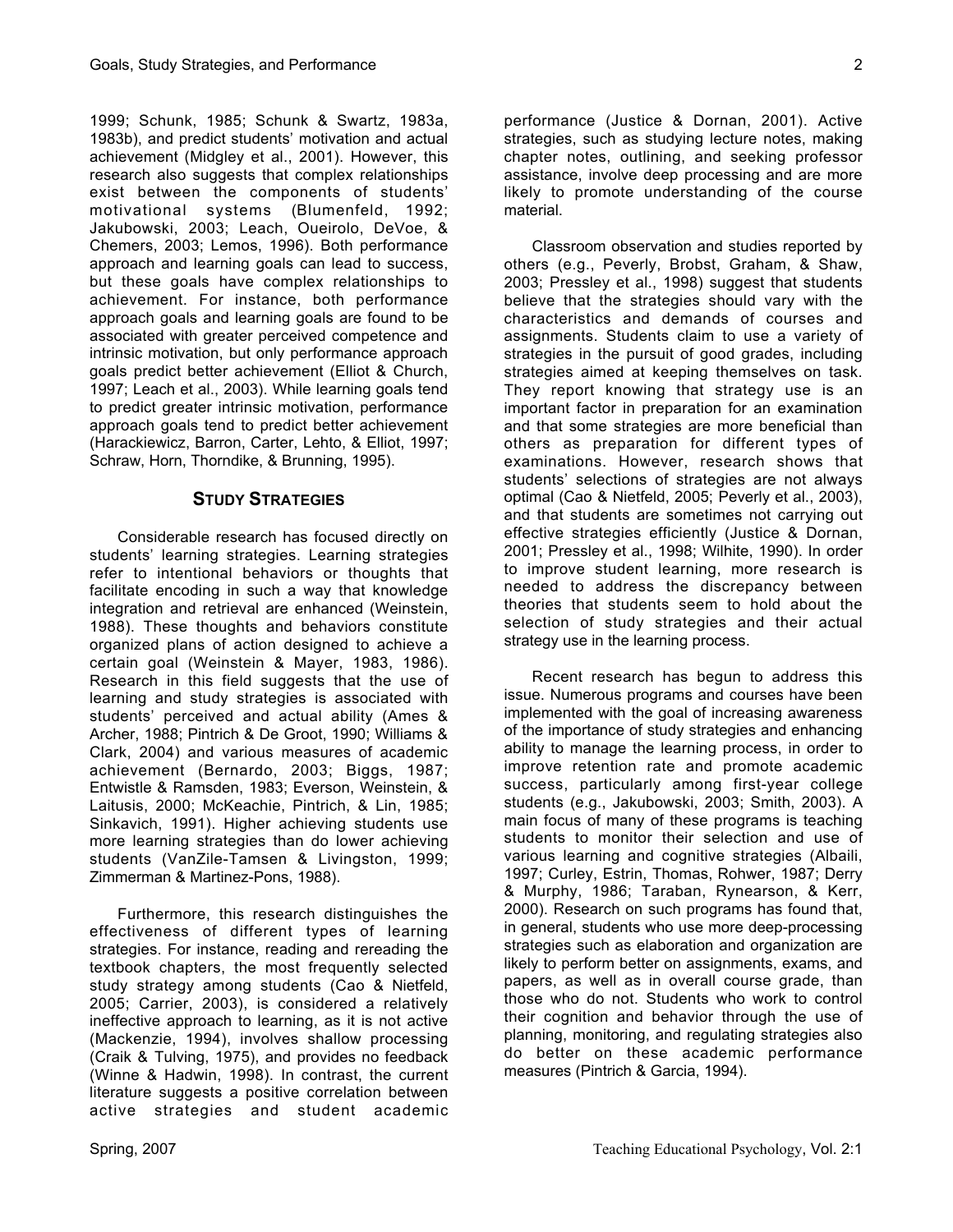The research described above highlights the importance of systematically identifying and exploring students' motivational goals and strategy use in actual classroom settings. Results of this research demonstrate that complex relationships exist between these variables. For instance, Pintrich and Garcia (1994) found a general positive correlation between self-efficacy and intrinsic goal orientation and cognitive strategy use. However, for certain groups of individuals, self-efficacy and cognitive strategy use are not related to one another. Similarly, Dowson and McInerney (2003) reported that student motivation consisted of a complex and dynamic system of distinct motivational goals that students espoused for academic achievement. For instance, students' goals vary for behaviors, affect, and cognition. These goals interact in conflicting, converging, and compensatory ways to influence students' academic motivation and performance. Despite tremendous efforts, much remains to be known regarding the complex relationships among various forms of motivation and the learning process. In particular, little research exists describing how college students assess and revise achievement goals and how these goals relate to study strategies and classroom performance over time.

The purpose of this study was to gain a better understanding of the degree to which college students attempt to self-regulate the learning process during an educational psychology course. Specifically, we intended to address two research questions: How do students' reported achievement goals and the importance of different study strategies evolve over a 14-week educational psychology course? What are the relationships between three self-regulatory variables—achievement goals, strategy use, and class performance--within the educational psychology course? We used a mixed methods research approach (Creswell, 2003; Tashakkor & Teddlie, 2003) to address these questions because this approach allowed us to use both quantitative and qualitative data to shed light on the complex relationships between achievement goals, study strategy, and class performance. At the beginning of the educational psychology course, students were asked to describe what they expected to learn about the course content and how well they expected to perform on various assessment measures used in the course. During the semester, the students were asked to reflect on their learning, performance, and study strategies after receiving feedback from test performances. This withinsubject repeated measure design provided students

with opportunities to compare their pre-established goals with their test performances and subsequently adjust their goals and study strategies. This design also allowed for the examination of relationships between students' perceived achievement goals, strategy use, and class performance over time. An increased understanding of these relationships may lead to suggestions for promoting self-regulated learning in the classroom setting.

## **METHOD**

## *Participants*

Participants in the study included 60 undergraduate college students (80% Caucasian, 15% Africa American, 3.3% Hispanic, and 1.7% Asian American) enrolled in two sections of an educational psychology course at a mid-size university in the Southeastern United States. Their ages ranged from 18 to 43 (*M*=23, *SD*=5.98); there were 49 females (82%) and 11 males (18%). Full institutional review board approval was obtained for the recruitment of students, and an alternative project option was offered in lieu of study participation. All students volunteered to participate in the study and signed the informed consent form. The course was taken during students' junior or senior year after admission to the teacher education program. Two separate instructors each taught a section of the class, but both classes followed an identical class schedule, covered the same course topics, and used the same course materials, including test items. No significant difference was found between students in the two classes on the pre-test of course content, overall GPA, or cognitive abilities. Every attempt was made to create a classroom environment that facilitated students' self-regulation, including the provision of multiple opportunities for written reflection on achievement goals and study strategies, performance feedback, and the coverage during the course of numerous topics related to self-regulation (e.g., study strategies, motivation, and metacognition).

#### *Measures and Procedure*

In this exploratory study, both qualitative and quantitative data were collected to document students' goal setting and perception of the importance of study strategies over the semester. In the first class meeting, students were asked to set specific goals for learning outcomes and performance outcomes such as performance on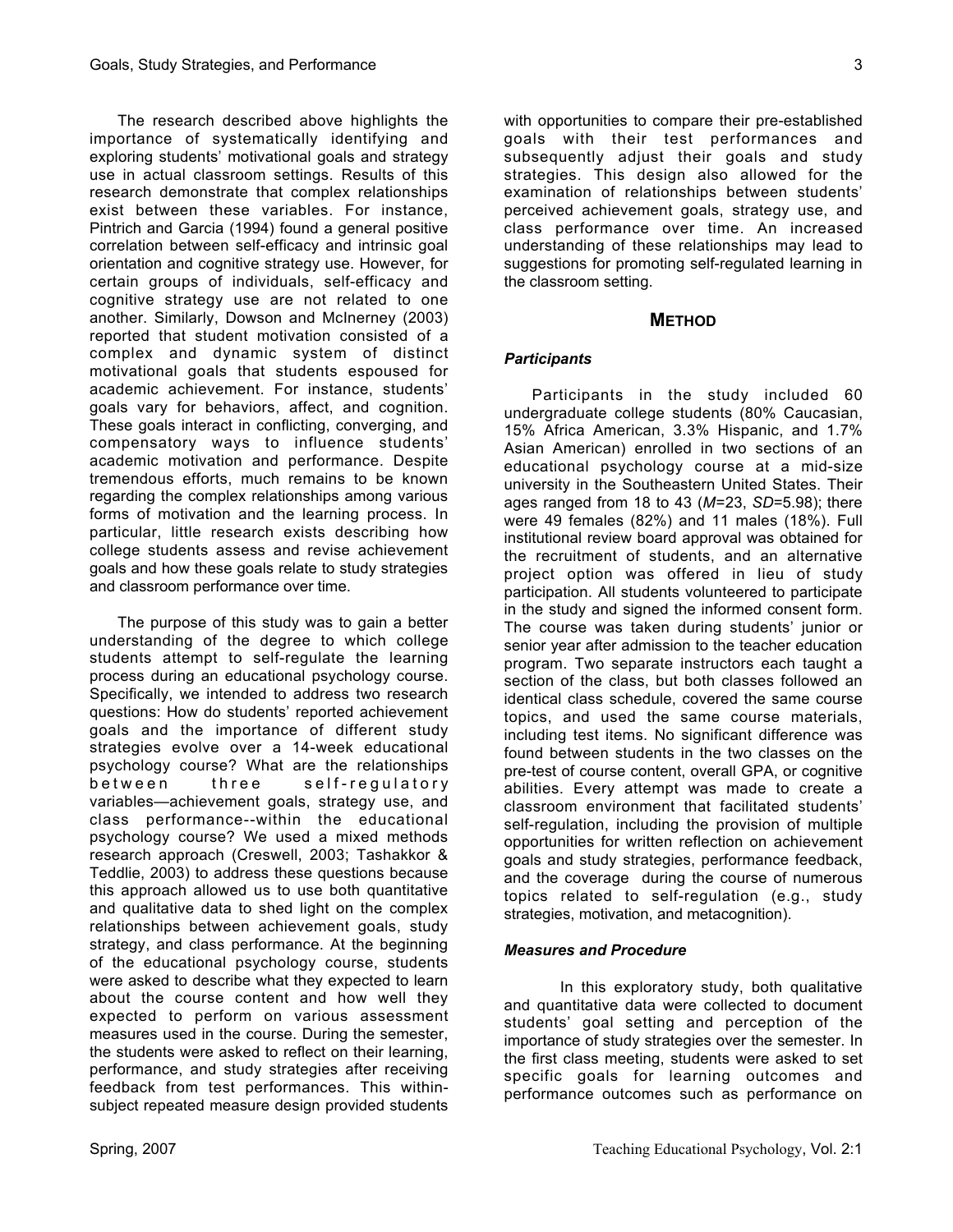tests and the course project (see Appendix A). This is done after a thorough discussion of the various course components and the difference between setting learning goals and performance goals. During the semester, students were provided with feedback on their test performance. The tests and answer sheets were returned to students at the beginning of class the week following each test, and students were encouraged to review the test and discuss unclear points. Then they were given the goals and strategies reflection sheet (see Appendix C) to help them assess the extent to which they were meeting their learning goals and performance goals on a five-point Likert scale. In addition, they were asked to provide written responses as to whether they would change their goals after reflecting on the test performance. This review and reflection lasted about 10 to 15 minutes.

In a similar fashion, students were asked to describe specific study strategies they tended to use in order to attain their achievement goals both at the beginning of the course (see Appendix B) and after the first three tests (see Appendix C). In addition to these qualitative measures, students were asked to rate the importance of 12 selected strategies for studying the course material on a sixpoint Likert scale after reflecting on their performance on each test. Based on the literature (e.g., McKeachie, Pintrich, & Lin, 1985; Pintrich & DeGroot, 1990; Weinstein & Mayer, 1986), these selected strategies were divided into three categories: rehearsal, elaboration, and management strategies. Composite scores for each category were computed after each classroom test as measures of students' perceived importance of these study strategies in learning the course material throughout the semester to observe possible changes in students' perception of each type of study strategy over time. Cronbach Alphas were calculated to assess the internal consistency and reliability of the 12-item survey at each administration. The coefficient alpha was .61 for the Pre-Test, .72 for Test 1, .79 for Test 2, and .76 for Test 3, suggesting acceptable internal consistency of the strategy questionnaire.

Scores on the pre-test were also used to account for students' background knowledge coming into the course. The pre-test consisted of 25 four-option, multiple-choice questions and was untimed. These items covered the full range of topics from the course, including cognitive and behavioral theories of learning, behavior management, motivation, metacognition, instructional strategies, and assessment.

Students' class performance was measured by the number of test items answered correctly on the four tests. The first three tests consisted of 20 fouroption, multiple-choice items and the fourth test was a 40-item multiple choice final exam. Each of the first three tests assessed students' understanding of a unit consisting of three or four chapters of course content, while the final exam was a comprehensive measure of all the content covered in the course. The items were a combination of questions created by the instructors and those taken from various textbook item banks. They varied in difficulty from simple identification to more difficult application questions. An example of an identification question was:

*Long term memory contains both: A.Semantic and sensory memory B.Episodic and working memory C.Working and short term memory D.Episodic and semantic memory*

An example of an applied question was:

*At Jefferson High School, students who are tardy to class are given "Yard Patrol" after school. Yard patrol amounts to cleaning up any trash found on the school grounds. The practice of having the students clean up the trash is best described as an attempt to apply which of the following concepts from behaviorism?*

*Negative reinforcement Presentation punishment Removal punishment Positive reinforcement*

#### *Data Analysis*

Different analysis procedures were used to analyze the quantitative and qualitative data to address the two research questions. First, we used the repeated measures ANOVA procedure of the General Linear Model on SPSS to examine how students' perceived achievement goals and importance of different study strategies evolved over the semester. Second, Chi square procedures were used to examine the extent to which students intended to change their goals and study strategies. Third, Pearson correlation and logistic regression procedures were used to examine the relationships between achievement goals, strategy use, and performance. In addition to the above quantitative procedures, we used a combination of quantitative and qualitative procedures to analyze the qualitative data. First, we followed the grounded theory approach (Strauss & Corbin, 1998) and used open coding to organize students' written responses to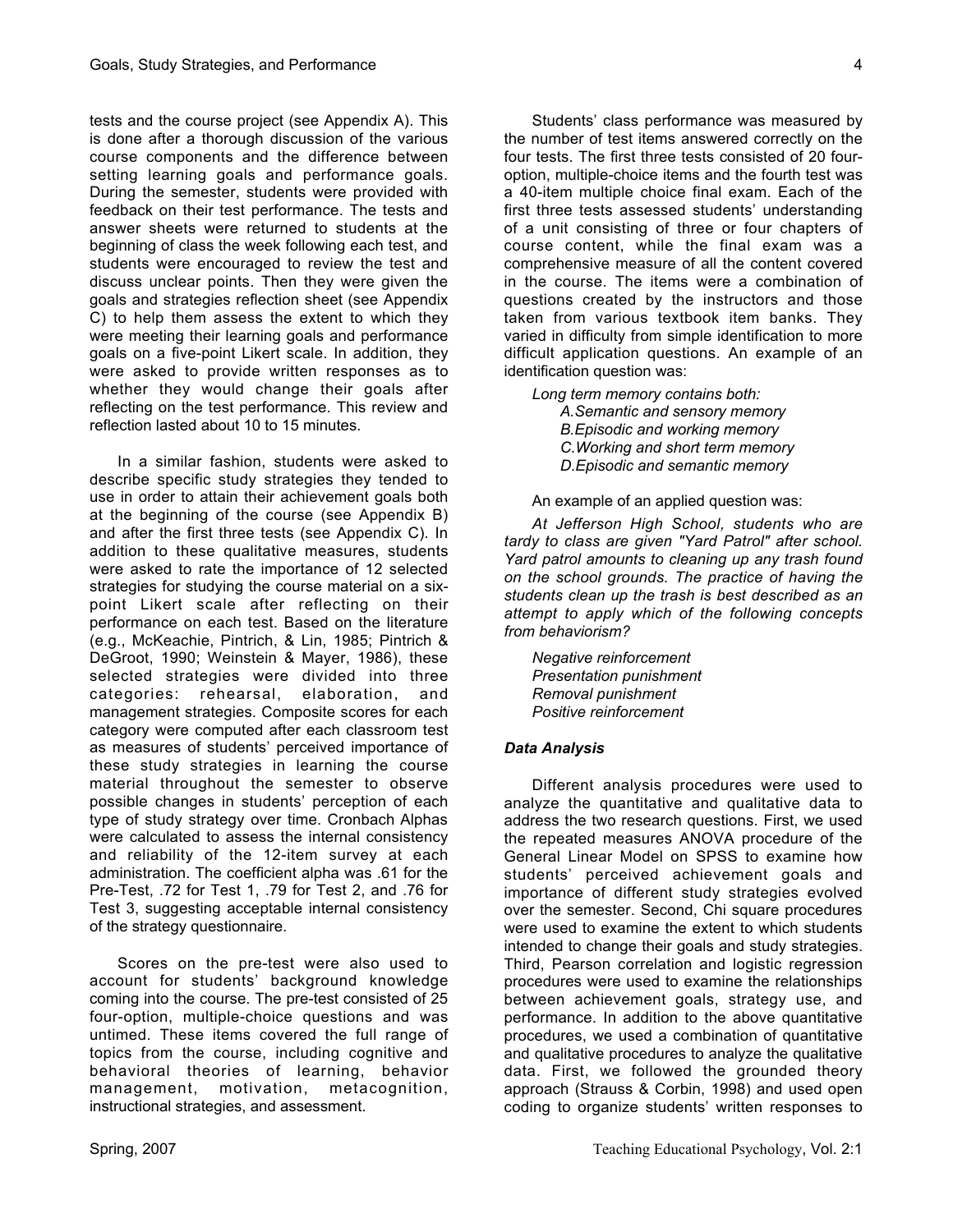the open-ended questions about their goals and study strategies. Students' responses to whether they intended to change their achievement goals and study strategies were coded, quantified, and then analyzed through quantitative procedures, such as frequency counts and Chi square analyses. Second, we used the constant comparative procedure (Glaser, 1978; Glaser & Strauss, 1967) to identify the types of study strategies students intended to use after reflecting on their goals and test performance. The specific steps of our use of the constant comparative procedure are reported in the results section below.

## **RESULTS**

#### *Perceived Attainment of Learning Goals and Performance Goals*

We first examined students' perceived attainment of learning goals and performance goals over the semester. We examined students' responses to the question: "To what extent are you meeting your LEARNING goal?" and the question: "To what extent are you meeting the goals you set for PERFORMANCE in the class (e.g., tests, focus groups, etc.)?" (Question 1 and 3, Appendix C) after each of the first three tests. Students' responses on the five-point Likert scale to these two questions were analyzed through the repeated measure analyses of the General Linear Model on SPSS. The results show that students' perceived attainment of their learning goals remained the same over the semester (*f*=1.73, *df*=2, 118, *p*=.18). However, their perceived attainment of their performance goals changed towards the end of the semester (*f*=3.06, *df*=2, 118, *p*=.05). This change indicates that students were sensitive to their test performance in relation to their expectation of performance over the semester. While they intended to maintain their learning goals, they became more realistic in estimating their test performance and adjusted their performance goals toward the end of the semester.

## *Intention to Change Learning Goals, Performance Goals, and Study Strategies*

Next, we examined whether students intended to change their learning goals, performance goals, and study strategies over the semester. We analyzed students' verbal responses to the question: "Will you change your learning goals for the course? If so, please describe" and the question: "Will change your performance goals for the course? If so, please describe" (Questions 2 and 4, Appendix C) after each of the first three tests. A negative response to a question was coded as 0 (Do not intend to change=0) while a positive response was coded as 1 (Intend to change=1). Frequency and percentage of the reported intentions to change learning goals, performance goals, and study strategies were examined. In addition, a one-sample Chi square test procedure was used to examine the proportion of the students who intended to change, versus those who intended not to change, their learning goals, performance goals, and study strategies after each of the first three tests. As can be seen in Table 1, only a small proportion of the students intended to change their learning goals (maximum 8%) and performance goals (maximum 7%) over the semester. The majority of students intended to maintain the goals they set at the beginning of the semester. This finding suggests that students' learning goals and performance goals tended to be maintained once they were established.

In contrast to their intentions to maintain their learning goals and performance goals over the semester, some of the students did plan to change study strategies based on their test performance. As shown in Table 1, significantly more students reported an intention to change study strategies after reviewing their performance of Test 1 (60%, *f* =3.95, *df*=1, *p*=.05), Test 2 (62%, *f* =9.31, *df*=1, *p*=.002) and Test 3 (57%, *f* =5.67, *df*=1, *p*=.017) than reported intention to change either type of goals. This finding shows that students were both monitoring their test performance and willing to adjust their study strategies in relation to their performance over the semester.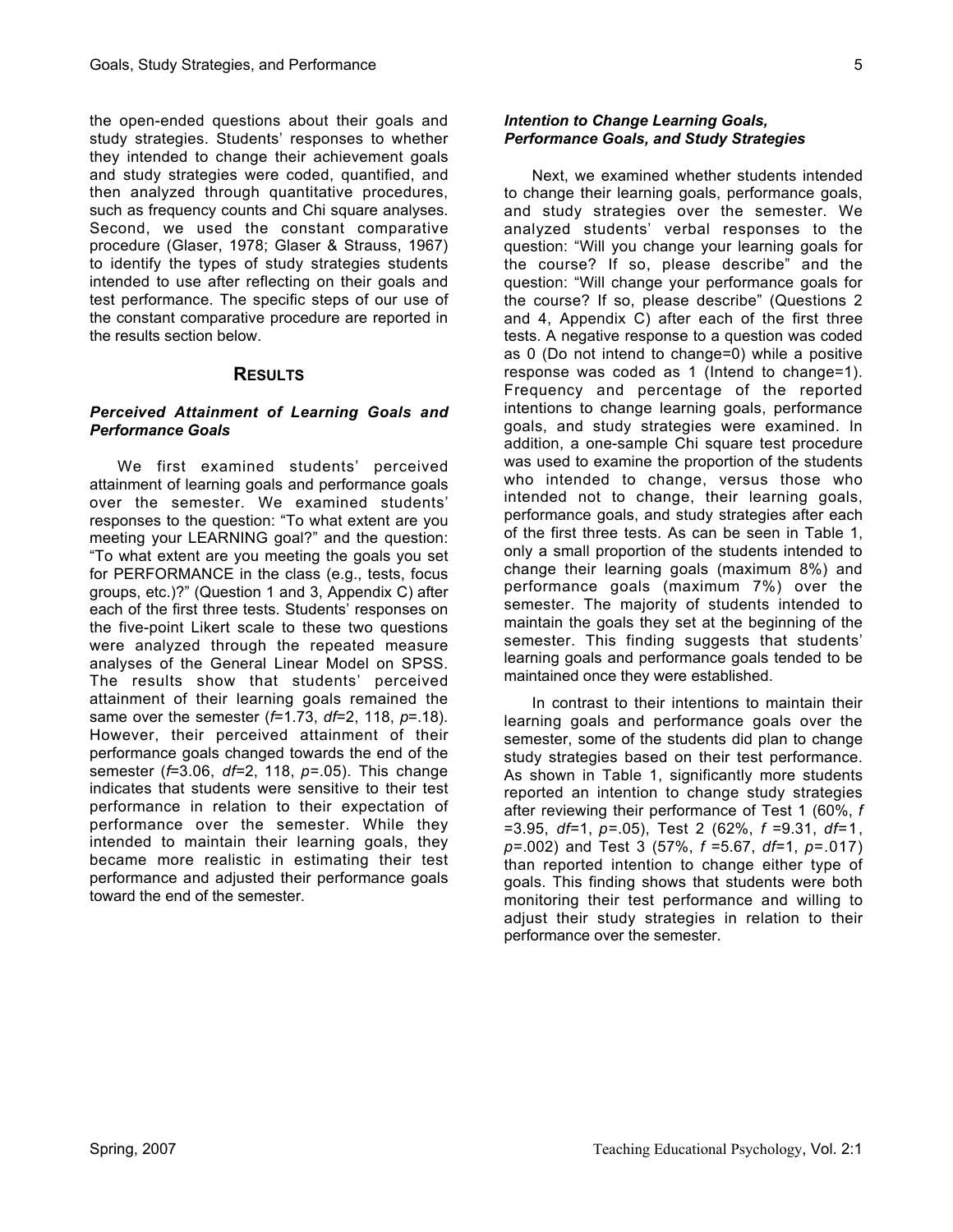## **TABLE 1**

#### **FREQUENCY, PERCENTAGE, AND CHI SQUARE TEST RESULTS OF THE OBSERVED AND EXPECTED CHANGE OF LEARNING GOALS, PERFORMANCE GOALS, AND STUDY STRATEGIES BY TEST**

| Variable              | Test   | Intention to Change    |          |          |          |
|-----------------------|--------|------------------------|----------|----------|----------|
|                       |        | Observed (%)           | Expected | Residual |          |
| Learning Goal         | Test 1 | 1 ( $n=45$ ) ( $2\%$ ) | 21.5     | $-21.5$  | $*41.09$ |
|                       | Test 2 | $3(n=47)(6%)$          | 23.5     | $-20.5$  | $*35.77$ |
|                       | Test 3 | $5(n=48)(8%)$          | 24       | $-19$    | *30.08   |
| Performance Goal      | Test 1 | 0 $(n=49)(0%)$         |          |          |          |
|                       | Test 2 | 1 ( $n=48$ ) ( $2\%$ ) | 24       | $-23$    | *44.08   |
|                       | Test 3 | 4 ( $n=45$ ) ( $7\%$ ) | 22.5     | $-18.5$  | *30.42   |
| <b>Study Strategy</b> | Test 1 | 36 (n=57) (60%)        | 28.5     | 7.5      | $*3.95$  |
|                       | Test 2 | 37 (n=52) (62%)        | 26       | 11       | $*9.31$  |
|                       | Test 3 | 34 (n=51) (57%)        | 25.5     | 8.5      | $*5.67$  |

Note: \* Indicates results significant beyond the .05 level; (*df*=1) for all tests.

#### *Evolution of the Perceived Importance of Study Strategies over the Semester*

Students' views of the importance of study strategies were examined through their evaluations on a six-point Likert scale of the importance of 12 different study strategies (drawn from the literature, see above) after each of the four tests (see Appendix B). Subscale scores were calculated to assess the importance students assigned to

management, elaboration, and rehearsal strategies respectively. Two steps were used to examine differences in students' views of these strategies. First, a series of repeated measures ANOVA procedures was used to examine whether students' views of the importance of one particular study strategy changed over the semester. Results showed that students assigned approximately the same of level of importance to management strategies throughout the semester (see Figure 1).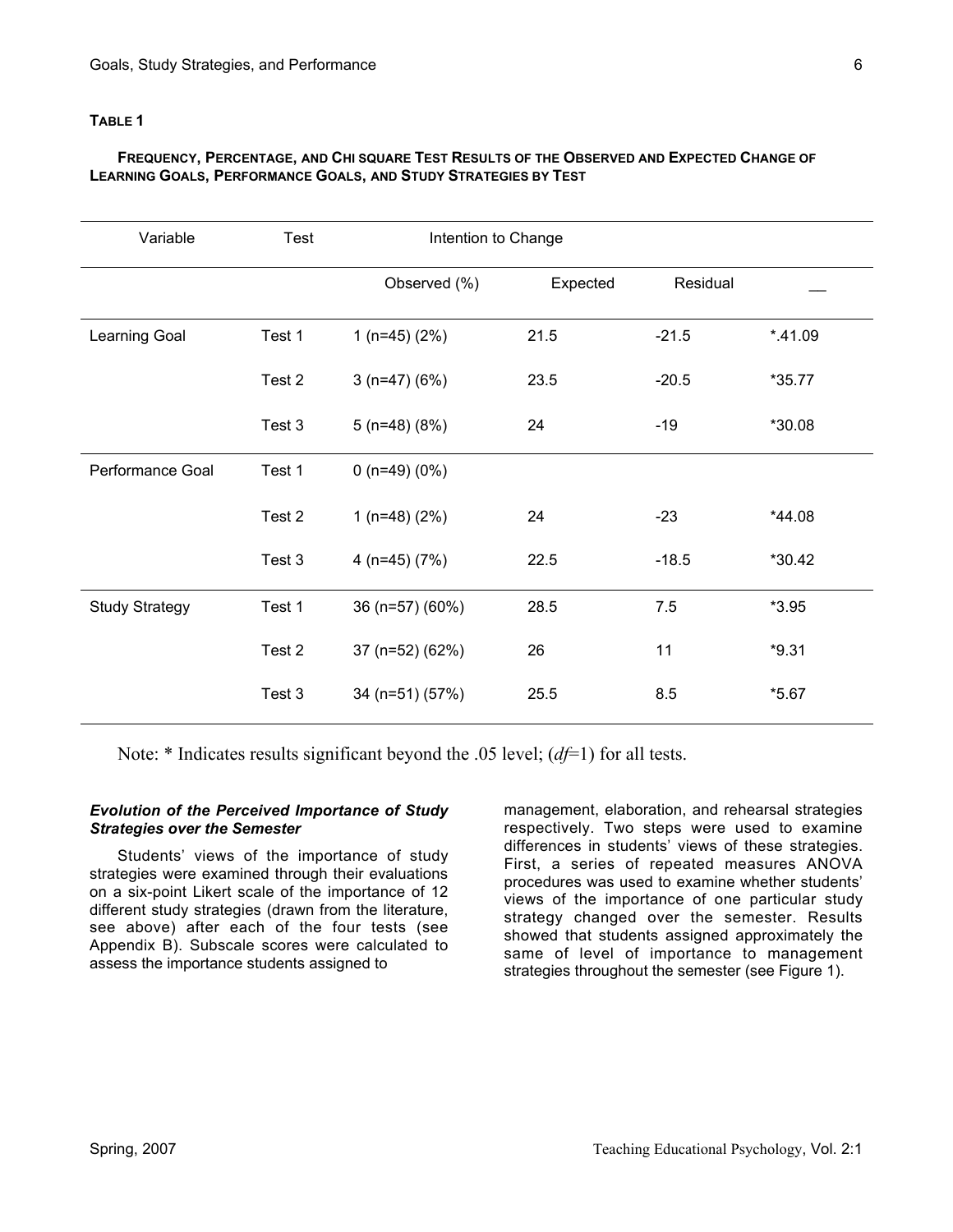



Second, a series of ANOVA procedures was used to examine differences among the importance students' assigned to management, elaboration, and rehearsal strategies after each test. Results show (Figure 1) that there were no significant differences among students' views of management (*M*=5.07, *SD*=.67), elaboration (*M*=4.74, *SD*=.66), and rehearsal (*M*=4.87, *SD*=.81) study strategies at Pre-Test. After Test 1, however, students' views of the importance of elaboration (*M*=4.39, *SD*=.84) and rehearsal (*M*=4.22, *SD*=1.13) strategies decreased and were both significantly lower (*F*(2, 116)=28.702, *p*=.001) than the importance assigned to management strategies (*M* =5.14, *SD*=.71). Bonferroni pairwise comparisons found no significant differences between the importance assigned to elaboration and rehearsal strategies at this point. After Test 2, students assigned significantly different levels of importance (*F*(2, 116)=49.51, *p*=.001) to management (*M*=5.15, *S D*=.73), elaboration (*M* =4.53, *SD*=.76), and rehearsal (*M*=4.01, *SD*=1.19) study strategies. This trend continued after Test 3, where again students assigned significantly different levels of importance (*F*(2, 116)=31.11, *p*=.001) to management (*M*=4.94, *S D*=.71), elaboration (*M* =4.44, *SD*=.81), and rehearsal (*M*=4.02, *SD*=1.12) study strategies.

#### *Relationships between Goal Setting, Strategy Use, and Performance*

Two steps were used to examine the relationships between goal setting, strategy use,

and test performance. First, we used the Pearson correlation procedure to examine relationships between students' expected course grade and perceived attainment of their learning goals and performance goals, importance of the study strategies, and actual performance on Tests 1, 2, and 3. As can be seen from Table 2, there are moderately significant relationships within repeated measures of the goals, strategies, and test performance variables (e.g., learning goals attainment Test 1, learning goals attainment Test 2, etc.). However, complex relationships were found between these variables. For instance, students' perceived attainment of their learning goals and performance goals were significantly correlated with their test performances. In addition, students' predicted course grade at the beginning of the semester was significantly correlated with their eventual total class points and their performances on Tests 1 and 3. Nevertheless, no significant relationship was found between either performance or learning goals and the importance assigned to study strategies, nor between the study strategies and the test performances. In particular, students' perceived importance of study strategies appeared to be independent of learning goals, performance goals, and test performances. These findings suggest that complex relationships exist between the cognitive and motivational variables included in this study.

Second, we used logistic regression to identify which of these factors--students' course goals,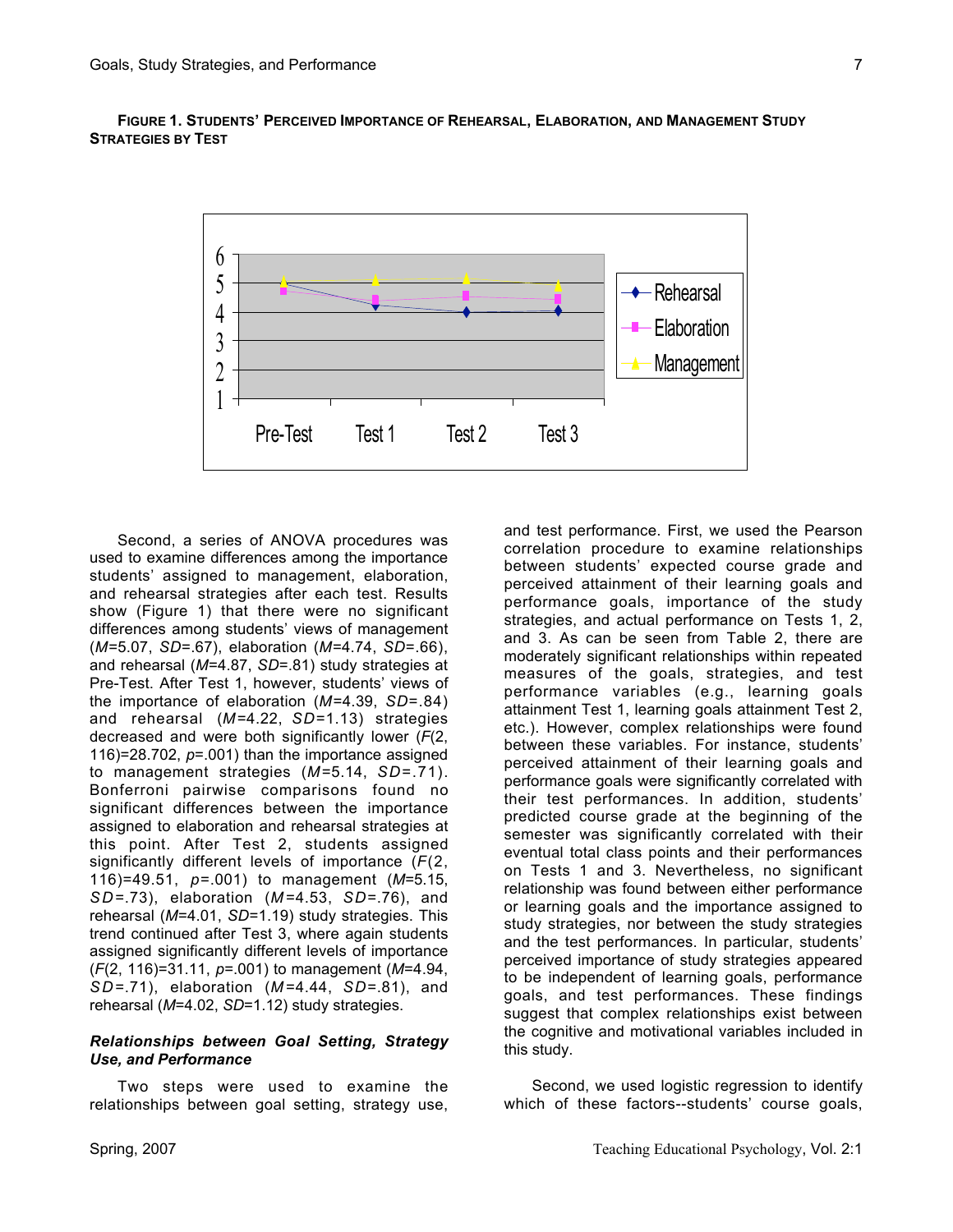perceived goal attainment, importance of study strategies, and test performance--predicted whether students would change study strategies. For this analysis the dependent variable was the response to the question: "Will you change your specific strategies when studying for the course?" (see Section II of Appendix C). Responses to this question were divided into two categories: 0=not change and 1=change, therefore becoming a binary variable. Independent variables included students' expected course grade, perceived attainment of learning goals and performance goals, test scores, and the course grade. With our repeated measure

design, we performed this logistic regression procedure after Tests 1, 2, and 3. The results show that test scores were the only significant predictors of students' intentions to change of study strategies after Test 1 (Wald *X\_*=3.98, *df*=5, *p*=.046), but not after Test 2 (Wald *X\_*=3.75, *df*=6, *p*=.287) or after Test 3 (Wald *X\_*=3.75, *df*=6, *p*=.053). This finding suggests that students' intended study strategies may have been more closely related to test performance than to the other variables examined.

| TABLE 2 CORRELATIONS BETWEEN LEARNING GOALS, PERFORMANCE GOALS, STUDY STRATEGIES, AND TEST |  |  |
|--------------------------------------------------------------------------------------------|--|--|
| <b>PERFORMANCES</b>                                                                        |  |  |

|                                  | 1            | $\overline{2}$ | 3       | 4        | 5       | 6       | $\overline{7}$ | 8      | $\boldsymbol{9}$ | 10      | 11       | 12       | 13      | 14      | 15            |
|----------------------------------|--------------|----------------|---------|----------|---------|---------|----------------|--------|------------------|---------|----------|----------|---------|---------|---------------|
| kpected course grade             | $\mathbf{1}$ | .12            | .13     | $-.10$   | .09     | $.30*$  | .15            | $-.05$ | .13              | .18     | .08      | $.35***$ | .17     | $.42**$ | .29           |
| arning goals<br>nment Test 1     |              | 1              | $.45**$ | .58**    | $.29*$  | $.39**$ | $.28*$         | $-.22$ | $-20$            | $-12$   | $-25$    | .48**    | $.27*$  | $.26*$  | .14           |
| erformance goals<br>nment Test 1 |              |                | 1       | $.35***$ | $.42**$ | $.39**$ | $.31*$         | $-.17$ | .03              | .08     | .13      | $.63**$  | .25     | $.30*$  | $.35*$        |
| arning goals<br>nment Test 2     |              |                |         | 1        | .59**   | $.46**$ | $.43**$        | $-.03$ | $-0.08$          | $-06$   | $-14$    | $.28*$   | $.56**$ | .18     | .11           |
| erformance goals<br>nment Test 2 |              |                |         |          | 1       | $.48**$ | $.50**$        | $-20$  | .10              | .14     | .02      | $.35***$ | $.49**$ | $.37**$ | .23           |
| earning goals<br>nment Test 3    |              |                |         |          |         | 1       | $.77***$       | $-04$  | .09              | .05     | .08      | $.36**$  | $.46**$ | $.57**$ | $.37*$        |
| erformance goals<br>nment Test 3 |              |                |         |          |         |         | 1              | $-.09$ | $-03$            | .08     | .08      | $.32*$   | $.52**$ | $.57**$ | $.28^{\circ}$ |
| tudy strategy Pre-Test           |              |                |         |          |         |         |                | 1      | $.33**$          | $.38**$ | $.38**$  | $-.25$   | $-08$   | $-04$   | $-05$         |
| tudy strategyTest1               |              |                |         |          |         |         |                |        | 1                | .67**   | $.63***$ | $-.08$   | .03     | .15     | .18           |
| <b>Study strategy Test 2</b>     |              |                |         |          |         |         |                |        |                  | 1       | $.63**$  | .03      | .03     | .20     | .15           |
| Study strategy Test 3            |              |                |         |          |         |         |                |        |                  |         | 1        | $-.17$   | $-12$   | .07     | .07           |
| <b>Fest Score Test 1</b>         |              |                |         |          |         |         |                |        |                  |         |          | 1        | $.43**$ | $.58**$ | $.58*$        |
| <b>Fest Score Test 2</b>         |              |                |         |          |         |         |                |        |                  |         |          |          | 1       | $.53**$ | $.39*$        |
| <b>Fest Score Test 3</b>         |              |                |         |          |         |         |                |        |                  |         |          |          |         | 1       | $.57*$        |
| <b>Total class Points</b>        |              |                |         |          |         |         |                |        |                  |         |          |          |         |         | 1             |

\* Correlation is significant at the 0.05 level (2-tailed). \*\* Correlation is significant at the 0.01 level (2-tailed).

#### *Qualitative analysis of Proposed Changes in Study Strategies after Each Test*

In order to look more deeply at students' proposed changes in study strategies, we followed the grounded theory approach (Strauss & Corbin,

1998) and used an open coding method to analyze students' written responses to the open-ended question: "Will you change your specific strategies when studying for the course? If so, please describe" (see Section II of Appendix C). In this section, we first describe the procedure used in this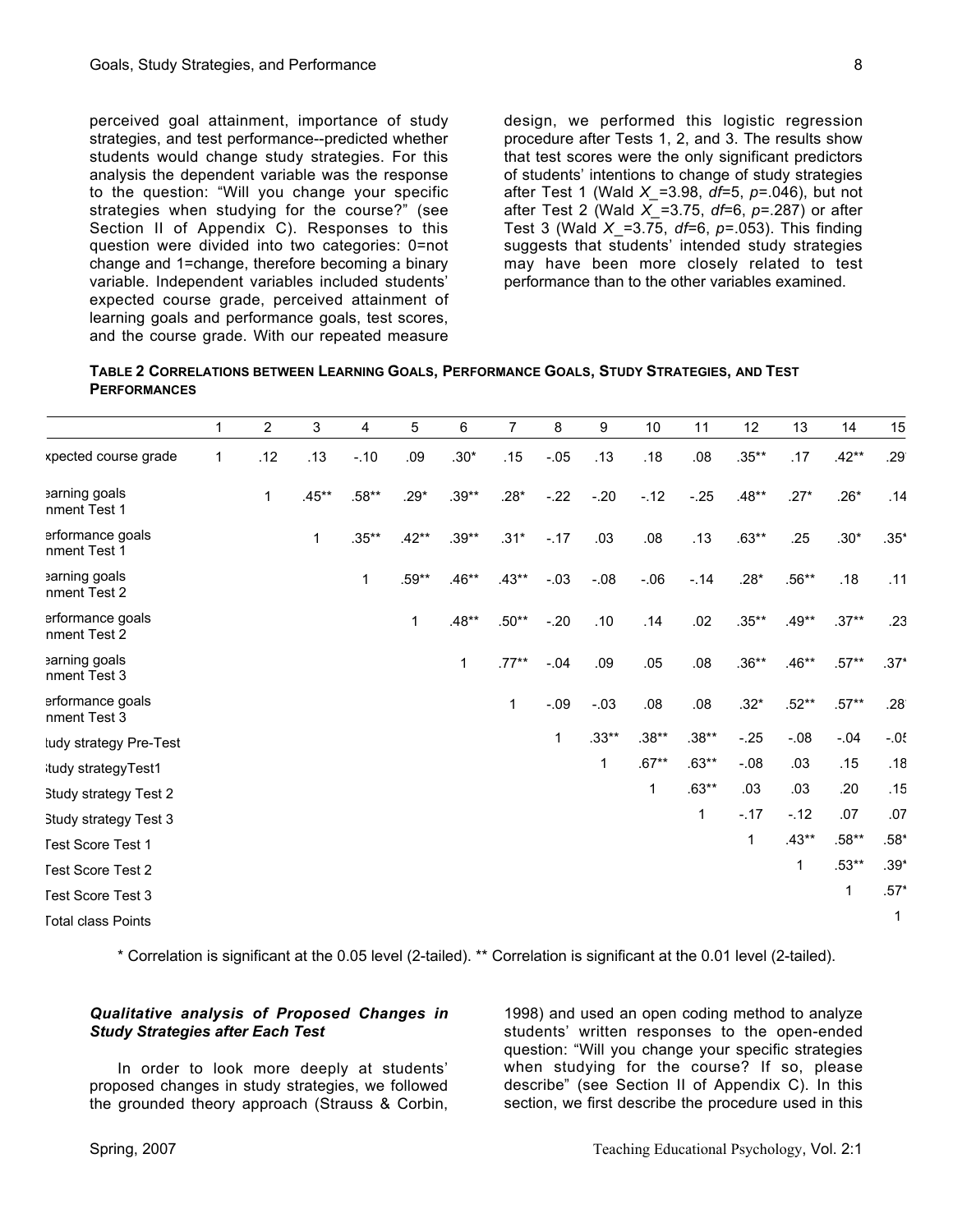qualitative data analysis and then report findings of the analysis. Specifically, we used the following five steps to reduce the data into categories and properties, employing the constant comparative method (Glaser, 1978; Glaser & Strauss, 1967) to identify categories of the study strategies that students intended to change after reflecting on their performance of the first three tests. First, a team of three coders independently read through and coded the first week's data. Each coder independently derived theoretical categories (conceptual elements arising from patterns in the data) and properties (smaller, definable aspects of the categories) based on the data. As the independent coding proceeded, the initial categories and integrated properties were collapsed. The categories were considered saturated when new incidents from the data no longer added new properties to the categories.

Second, after coding the first unit, the team compared and discussed categories and properties generated by each individual coder. Disagreements were resolved through rereading and multiple sessions of discussion of the verbatim data among the team. As a result of the discussion, the initial categories and properties were refined through consensus to better capture the meaning of the transcripts. The team reached an agreement of 95 percent on a code table (Appendix D) of eight kinds (enumerated) of students' proposed strategy change. Inter-coder reliability was calculated by dividing the number of agreement with the combination of the number of agreement plus the number of disagreement (Kirk & Miller, 1986).

Third, after establishing the inter-coder reliability of the code table, the team used the agreed upon categories as a guide and independently coded and numerated student responses to the same question after the first three tests, deliberately searching for disconfirming evidence for each category, which we used to modify and further refine the categories. Fourth, the team compared the coding results again and further modified the categories through consensus until we were satisfied that the categories (see Table 3) and properties reflected our interpretations of the strategies that students intended to use after reflecting on their performance. In the end, the team reached an agreement of 100 percent in this coding exercise. Finally, with this satisfactory consistency

of the code table, the first author proceeded and coded the rest of the data. Results of this qualitative data analysis using the constant comparative method are reported in Table 3. Table 3 presents frequency, percentage, and types of study strategies from those students who indicated that they would change their study strategies after reflecting on their test performance. As can be seen in Table 3, more than half of the 60 total participants intended to change study strategies after each test (*n*=37 after Test 1; *n*=31 after Test 2; *n*=38 after Test 3). Among the students who intended to change study strategies, the majority of them (average 75% across tests) felt they simply needed to spend more time on studying. Only a small proportion of the students indicated that they would use higher-level strategies such as elaboration and organization (10%) or practice applying concepts (5%). Four percent of students planning to change reported helplessness in finding strategies that would work for them. More importantly, even fewer students intended to seek peer help (3%), improve their understanding of the class content (1%), or use metacognitive monitoring  $(1\%)$ .

Table 3 also reports different levels of test performance for the students who intended to change study strategies. Overall, there appears to be no significant difference between the students performing at A and B levels and those performing at C and D levels in selecting an alternative study strategy after reflecting on their test performances. In summary, among the students who felt the need to change study strategies, primarily vague (i.e. "study more") rather than specific strategies were provided, and few indicated that they intended to apply higher-order thinking skills to their studying process.

It is important to note that students' views of different study strategies changed significantly after they took the first test five weeks into the semester and then remained relatively stable for the rest of the semester. While a few students mentioned more advanced study strategies such as elaboration, organization, and help seeking, the majority of students described rehearsal strategies, such as going over the class-notes, using flash cards, and reading chapters, as their primary strategies to study throughout the semester.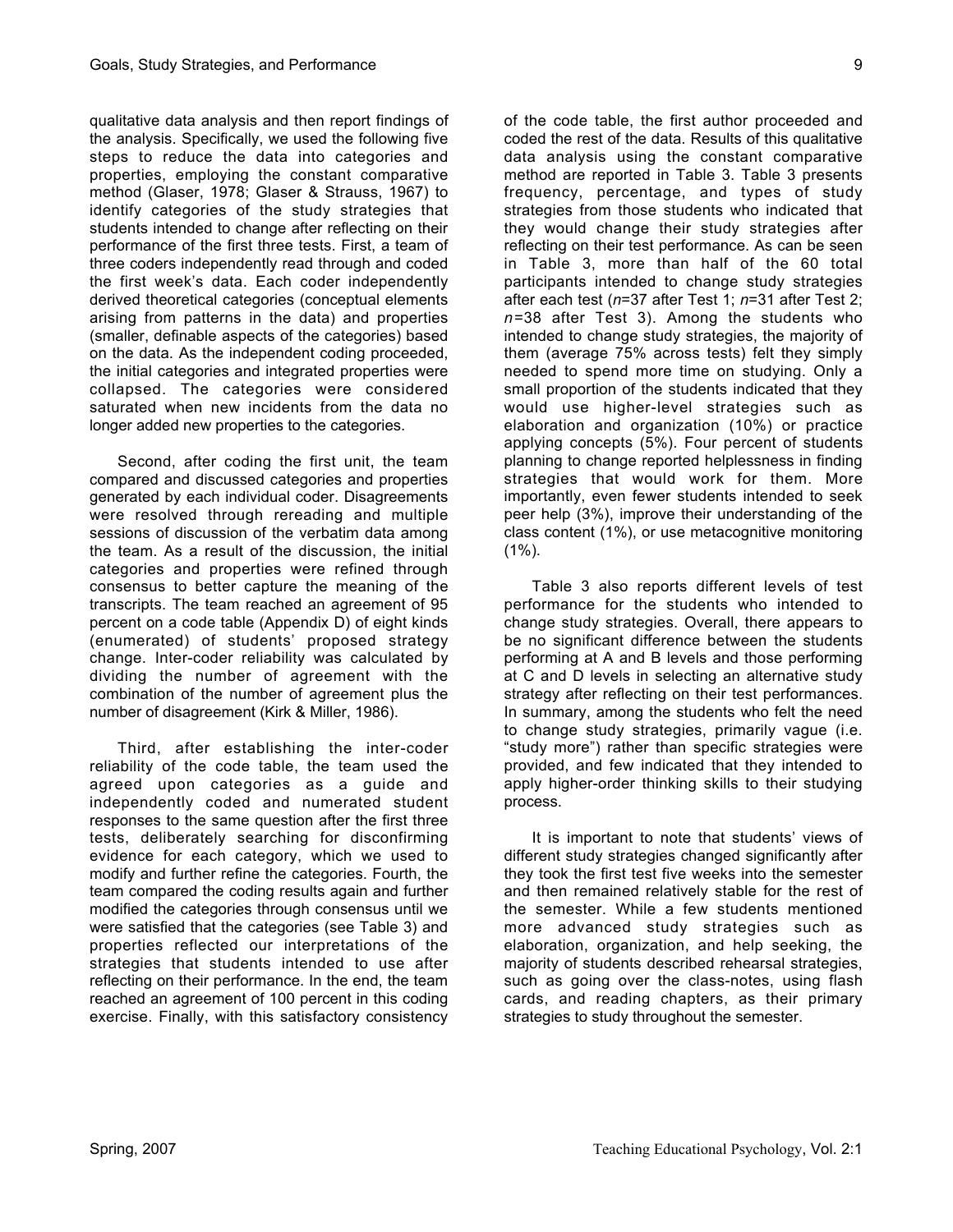| <b>Strategy Type</b>       | Example                                                               | Test 1 (n=37)*      | Test 2 (n=31)                 | Test 3 (n=38) | Total (n=106)            |
|----------------------------|-----------------------------------------------------------------------|---------------------|-------------------------------|---------------|--------------------------|
| Study more                 | "I will study more in advance                                         | 29 (78%) A=5,       | 24 (77%) A=3,                 | 26 (68%)      | 79 (75%) A=14,           |
|                            | and try to study more each                                            | $B=17, C=6, D=1$    | $B=15, C=6$                   | $A=5, B=16,$  | $B=48, C=17,$            |
|                            | week."                                                                |                     |                               | $C=5$         | $D=1$                    |
| Elaboration /              | "yes, read the chapters and                                           | $2(5%)$ B=2         | $2(7%)$ B=1,                  | 7 (18.4%)     | 11 (10%) A=2,            |
| Organization               | either draw out a diagram of                                          |                     | $C=1$                         | $A=2, B=5$    | $B=8. C=1$               |
|                            | how it's all connected or write                                       |                     |                               |               |                          |
|                            | little paragraph summaries of<br>slides"                              |                     |                               |               |                          |
| Apply                      | "Yes, I will pay attention to                                         | 4 (11%)             |                               | $1(2.6\%)$    | 5(5%)                    |
| concepts                   | detail and try to apply                                               | $B=3, C=1$          |                               | $B=1$         | $B=4. C=1$               |
|                            | scenarios to concepts learned                                         |                     |                               |               |                          |
|                            | in class."                                                            |                     |                               |               |                          |
| Don't know<br>what else to | "I studied really, really, really<br>hard for tests 2 and 3 and still | $1(1.4\%)$<br>$B=1$ | $3(9.7\%)$<br>$A=1, B=1, C=1$ |               | 4(4%)<br>$A=1, B=2, C=1$ |
| do                         | came up with a bad grade,                                             |                     |                               |               |                          |
|                            | however test 1 I studied less                                         |                     |                               |               |                          |
|                            | for and did better, so I don't                                        |                     |                               |               |                          |
|                            | know what to do."                                                     |                     |                               |               |                          |
| Seek peer                  | "Yes, make people ask me                                              |                     |                               | $3(7.9\%)$    | 3(3%)                    |
| help                       | questions"                                                            |                     |                               | $B=2, C=1$    | $B=2, C=1$               |
| Improve test               | "more careful answer question"                                        |                     | 1(3%)                         | $1(2.6\%)$    | 2(2%)                    |
| skills                     |                                                                       |                     | $A=1$                         | $A=1$         | $A=2$                    |
| Improve                    | "Rather than memorize, I will                                         | 1 $(1.4\%)$ C=1     |                               |               | $1(1\%)$                 |
| understandin               | try to actually LEARN the                                             |                     |                               |               | $C=1$                    |
| g                          | material"                                                             |                     |                               |               |                          |
| Monitor                    | "Already have changed goals,                                          |                     | $1(3.2\%)$                    |               | $1(1\%)$                 |
|                            | try to read material everyday,                                        |                     | $A=1$                         |               | $A=1$                    |
|                            | talk to someone to make sure I                                        |                     |                               |               |                          |
|                            | understand subjects."                                                 |                     |                               |               |                          |

#### **TABLE 3STUDENTS' PROPOSED CHANGE OF STUDY STRATEGIES BY PERFORMANCE LEVEL**

Note: \* Number of students who reported to change study strategies. Letter grade represents students' overall course grade.

## **DISCUSSION**

In order to assist students to engage in the selfregulated learning process, it is important to first come to a clearer understanding of the process by which students set and revise goals and implement various study strategies in relation to their test performance. This study sought to develop this understanding by first tracking students' perceptions of goal attainment and the importance of various types of study strategies, and then examining the relationships of these variables to test performance over a 14-week course. Results are discussed in light of theoretical and practical implications. Theoretically, this understanding may help to describe the self-regulated learning process in the classroom setting. Our results contribute to the current literature by describing changes in learning and performance goals and how these achievement goals relate to the selection of study strategies and academic performance over time. Practically, this understanding may lead to

classroom interventions that aim at developing metacognitive strategies to help students monitor and regulate the learning process more effectively. Below we discuss our findings in relation to the existing literature and offer suggestions for future research.

This study first examined the evolution of students' perceived attainment of learning goals, performance goals, importance of study strategies, and class performances over a 14-week educational psychology course. Over the course of the semester we found no change in students' perceived attainment of their learning goals. Students seemed willing to maintain the learning goals they set up at the beginning of the semester. Their motivation to learn seemed not to be influenced by their actual test performances. On the other hand, students did report changes in their perceived attainment of their performance goals towards the end of the semester.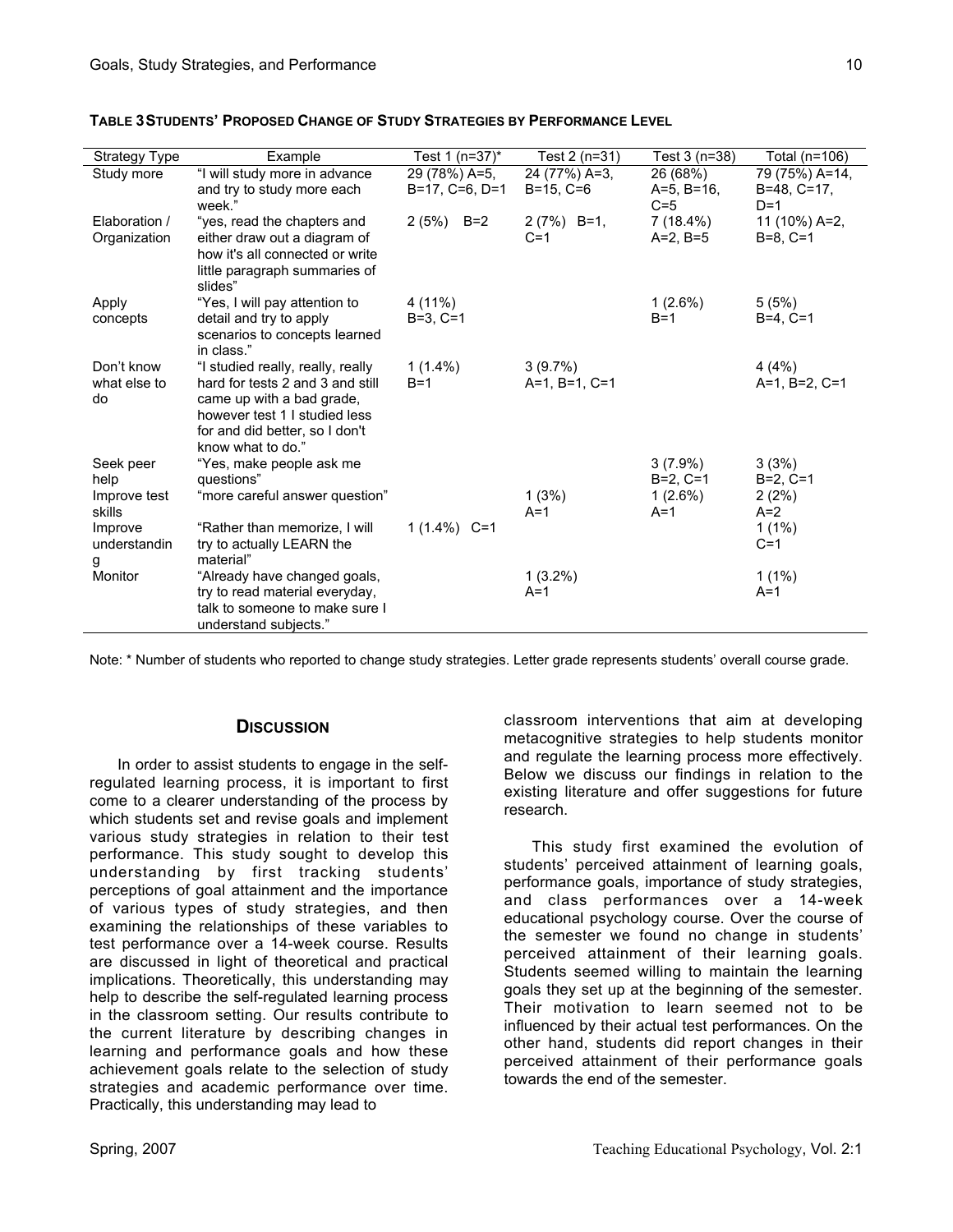When asked if they intended to change their learning and performance goals after reflecting on their test performances, only a small proportion of the students reported an intention to change either learning (8%) or performance goals (7%). For some students, this may indicate a lack of self-regulation with regard to the ability to rely on systematic internal monitoring and feedback systems (Winne, 1995; Butler & Winne, 1995; Carver & Scheier, 2000). Previous research with children has shown that allowing students to set their own goals can lead to greater self-efficacy and achievement (Pintrich & Garcia, 1994) and that process goals plus feedback can improve self-efficacy and achievement (Bandura, 1997; Pintrich & DeGroot, 1990; Rawsthorne & Elliot, 1999; Schunk, 1985; Schunk & Swartz, 1983a, 1983b). However, little research exists informing us how college students assess and revise classroom goals over time. Our results provide some empirical evidence that after they were set up, college students' learning goals and performance goals remained largely unchanged over the semester. However, compared to their learning goals, students' performance goals were somewhat more subject to the influence of actual test performance.

Our findings about the evolution of students' perceived importance of different study strategies (Figure 1) show that the importance of rehearsal and elaboration study strategies decreased significantly after the students reflected on their performance on Test 1. This finding suggests that providing students with opportunities to reflect on their test performance may prompt students to think about the appropriateness of the strategies they used for studying and therefore to adjust their strategies to better fit the class content and the instructor's teaching style. Our qualitative data (Table 3) support this interpretation and show an average of 75% of students reporting an intention to change their study strategies as the semester progressed. This finding suggests that engaging students in reflection on their test performance may raise their awareness of the extent to which selected study strategies worked or did not work and influence their views of strategies for subsequent studying in the course. This metacognitive awareness is important and necessary for promoting self-regulated learning.

Results of the comparisons between the strategies (Figure 1) show that students consistently viewed management strategies as the most important throughout the semester. These strategies include attending class regularly, spacing out study time rather than cramming, and adapting study habits to fit the class or instructor. It is important to note that these management strategies can also be viewed as self-regulatory strategies which help students to regulate their study efforts and the learning process. Their views on the usefulness of elaboration strategies dropped significantly from the beginning to Test 1 and then slightly increased throughout the rest of the semester. Their attitudes toward rehearsal strategies decreased most significantly and remained at a relatively lower level than the other two strategies. These findings suggest that students generally differentiated the importance of different strategies (Cao & Nietfeld, 2005; Craik & Tulving, 1975; Carrier, 2003; Peverly et al., 2003; Pressley et al., 1998). They viewed strategies that help them manage and regulate the study process as more important than strategies that make the content material more meaningful and strategies that help them to remember the information.

The fact that the importance of rehearsal strategies decreased more substantially than the other two strategies suggests that students seemed to understand that higher-level study strategies such as elaboration and management would better improve their performance than the lower-level rehearsal strategies. However, when responding to the open-ended questions about specific strategies they intended to select for further studying, the students reported rehearsal strategies such as going over class notes, using flash cards, and reading chapters as their primary study strategies (Table 3). They responded overwhelmingly with the need to study more (68-78%) while more advanced approaches such as applying concepts (0% - 14%) and elaboration/organization (0% - 10%) lagged far behind. While we chose to examine students' performance only on the multiple-choice tests in this study, students still had the choice of selecting more versus less effective strategies to learn the class material and to improve their test performance. Overall, these findings support the contentions in the current literature that college students do not predominantly select optimal study strategies (Peverly et al., 2003; VanZile-Tamsen & Livingston, 1999) and are not carrying out potentially effective strategies efficiently (Justice & Dornan, 2001; Pressley et al., 1998; Wilhite, 1990). In addition, our results contribute to the literature by providing empirical evidence that, while college students may understand the importance of the self-regulatory strategies, the majority of them did not actually select and use these strategies in learning the class content. Therefore, exploring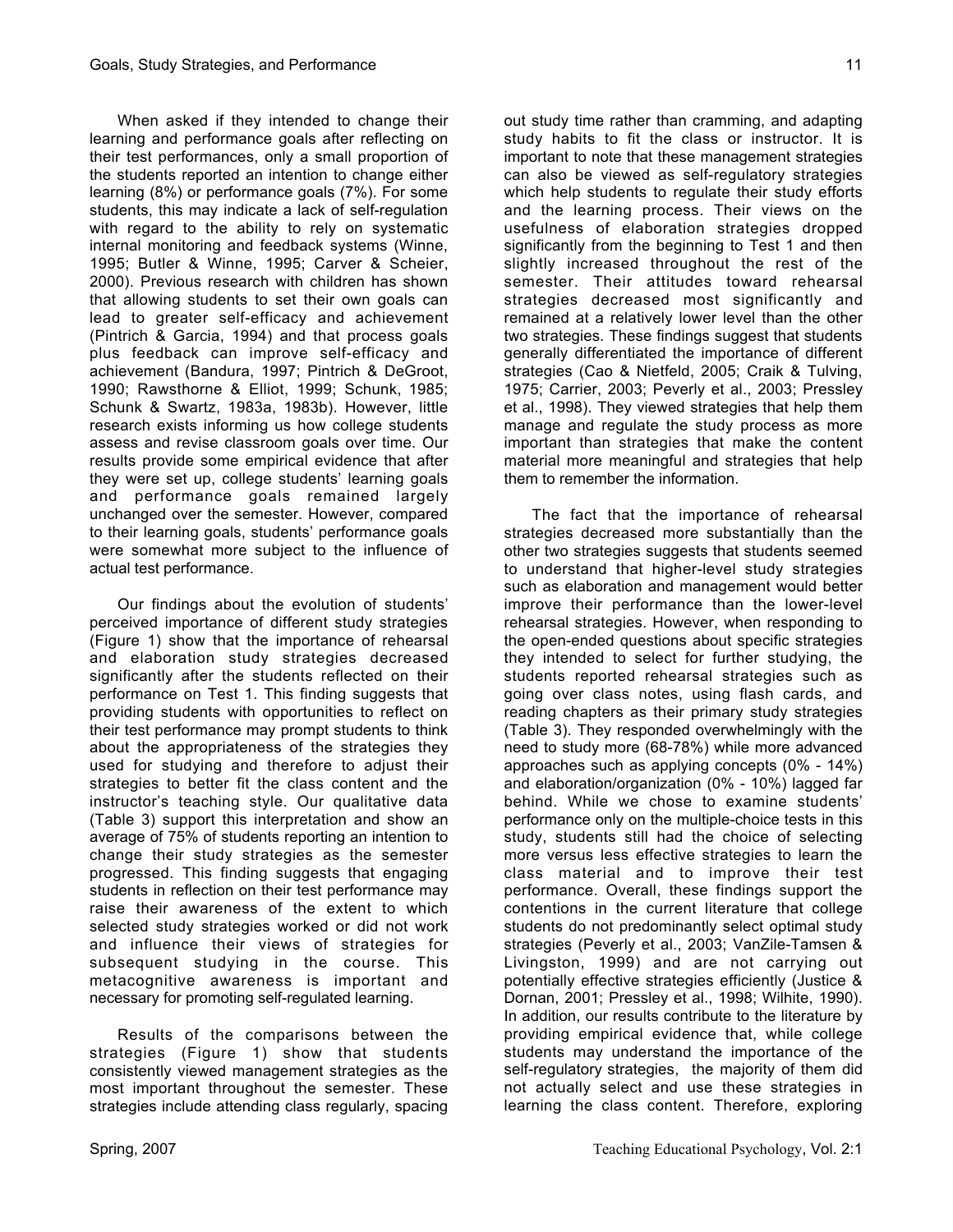ways to narrow the gap between students' perceived importance and their actual use of selfregulatory strategies has a great potential to improve student learning.

Our findings are consistent with the existing literature on the complex relationships between achievement goals, study strategies, and test performance. In particular, we found that achievement goals were significantly related to test performance but not to study strategies and that study strategies were not related to test performances. Nevertheless, we found feedback on test performance was related to changes in students' perceived importance of various study strategies, particularly after the students reflected on their performance on Test 1. It seems that students' views about the relative importance of the study strategies can be influenced by reflection on their test performance.

Based on this observation, we hypothesized a negative relationship between students' intention to change study strategies and test performances, such that students would be more likely to change their study strategies when their test scores decrease. Consequently, we assumed that the students with poorer test scores in our study were more likely to seek out alternative study strategies to address their deficiencies on test performance. However, neither our quantitative nor qualitative data fully supported this hypothesis. First, results of our logistic regression analysis show that test performance was a significant predictor of intent to change study strategies for Test 1, but not for Tests 2 and 3. This result offers limited support to the importance of feedback in raising metacognitive awareness among students and encouraging them to engage in a self-regulated process of learning (Butler & Winne, 1995; Winne & Hadwin, 1998; Zimmerman, 1990). Furthermore, our qualitative data (Table 3) show no clear pattern on the relationships between test performance level and proposed changing of study strategies. In contrast, the majority of the students who intended to change study strategies were those who performed at a higher level on the three tests and achieved an A or B grade for the course. Clearly, motivation and selfexpectation play an important role in mediating the relationships between approaches to studying and academic performances (Albaili, 1997; Ames & Archer, 1988; Bernardo, 2003; Biggs, 1987; Blumenfeld, 1992; Pintrich, 2003; VanZile-Tamsen & Livingston, 1999).

To address the complex relationships between goal setting, study strategies, and academic performances, future research needs to tease out the compound effects of motivational variables such as goal orientations (Ames, 1992; Middleton & Midgley, 1997), academic expectations (Ryan & Deci, 2000), self-efficacy of students' learning (Bandura, 1997; Schunk 1985; Schunk & Swartz, 1983a), and their epistemological views of how learning happens (Winne, 1995) on the selection of study strategies (Schraw et al., 1995; Weinstein, 1988, Weinstein & Mayer, 1986) and academic performance (Pintrich, 2003; Pintrich & DeGroot, 1990). More specifically, recent developments in motivation theory suggest that a combination of cognitive, behavioral, and social goals mediate the learning possess (Dowson & McInerney, 2003). These goals interact to influence students' cognitive processes such as goal setting and revising, their behavioral approach to studying, and their interactions with peers and instructors. Addressing these effects would provide a more holistic picture of the dynamic relationships between learning goals, performance goals, strategy use, and academic performance.

The present study used a repeated measure design which provided adequate statistical power to address its research questions. In addition, this study benefited from its mixed method research approach which allowed us to use the qualitative data to triangulate and interpret results of the quantitative analyses. However, in order to address the above multivariate task, future research in this area needs to consider a larger sample size across age groups and from different disciplines in order to develop a more accurate understanding of the relationships between these vital self-regulatory variables. Moreover, both self-report and objective measures need to be considered in research on study strategies. Our study relied solely on selfreport data sources. While self-report offers a high degree of utility, its validity remains questionable. For instance, our data represented students' perceived importance of the study strategy rather than the actual use of the strategy. We intend to follow up on these results and explore the relationship between goal setting and actual strategy use during the learning process. Finally, the present study used a correlation approach and offers insights on describing the relationships between goals, strategy, and performance. Future research needs to consider using the experimental approach for interventions to identify effective ways to promote students' motivation and effective strategy use. We intend to follow up on the findings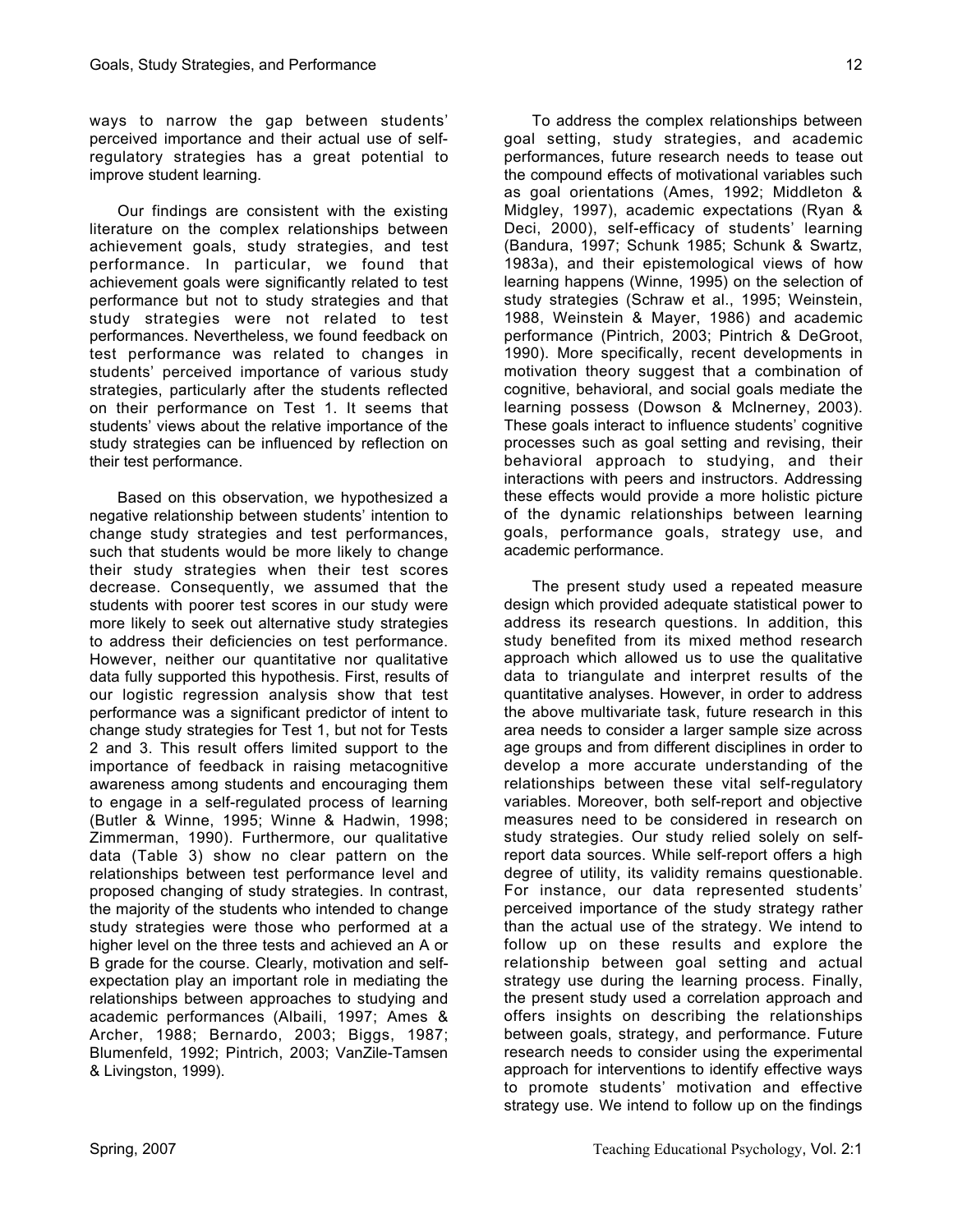of this study and explore approaches to influencing students' study strategy use. We are currently conducting a quasi-experimental study to examine the effects of metacognitive skill training on

students' goal setting, study strategy regulation and academic performance and hope to glean possible suggestions for promoting better self-regulation in the classroom.

## **REFERENCES**

- Albaili, M. A. (1997). Differences among low-, averageand high-achieving college students on learning and study strategies. *Educational Psychology, 17*(1/2), 171-177.
- Ames, C. (1992). Classroom: Goals, structures, and student motivation. *Journal of Educational Psychology, 84,* 261-271.
- Ames, C., & Archer, J. (1988). Achievement goals in the classroom: Student learning strategies and achievement motivation. *Journal of Educational Psychology, 18*, 409-414.
- Bandura, A. (1997). *Self-efficacy: The exercise of control*. New York, NY: W. H. Freeman.
- Bernardo, A. B. I. (2003). Approaches to learning and academic achievement of Filipino students. *Journal of Genetic Psychology, 164*(1), 101-114.
- Biggs, J. B. (1987). *Student approaches to learning and studying*. Hawthorne, Australia: Australian Council for Educational Research Ltd.
- Blumenfeld, P. C. (1992). Classroom learning and motivation: Clarifying and expanding goals theory. *Journal of Educational Psychology, 84*, 272-281.
- Boekaerts, M., Pintrich, P. R., & Zeidner, M. (2000). *Handbook of self-regulation.* San Diego: Academic Press.
- Bong, M. (1996). Problems in academic motivation research and advantages and disadvantages of their solutions. *Contemporary Educational Psychology, 21*, 149-165.
- Butler, R. (1989). Interest in the task and interest in peer's work in competitive and non-competitive conditions: A developmental study. *Child Development 60*, 562-570.
- Butler, D. L., & Winne, P. H. (1995). Feedback and selfregulated learning: A theoretical synthesis. *Review of Educational Research, 65(*3), 245-281.
- Cao, L., & Nietfeld, J. L. (2005, March). *College students' perceived difficulties in class content, choice of study strategies, and test performance in educational psychology.* Paper presented at the annual meeting of the Eastern Educational Research Association. Sarasota, FL.
- Carrier, L. M. (2003). College students' choice of study strategies. *Perceptual and Motor skills, 96,* 54-56.
- Carver, C. S., & Scheier, M. F. (2000). On the structure of behavioral self-regulation. In M. Boekaerts, P. R. Pintrich, & M. Zeidner (Eds.), *Handbook of selfregulation*. San Diego: Academic Press.
- Craik, F. I. M., & Tulving, E. (1975). Depth of processing and the retention of words in episodic memory. *Journal of Experimental Psychology: General, 104,* 268-294.
- Creswell, J. W. (2003). *Research design: Quantitative, qualitative, and mixed method approaches* (2nd. ed.). Thousand Oaks, CA: Sage.
- Curley, R. G., Estrin, E. T., Thomas, J. W., & Rohwer, W. D. Jr. (1987). Relationships between study activities and achievement as a function of grade level and course characteristics. *Contemporary Educational Psychology, 12*, 324-343.
- Derry, J. J., & Murphy, D. A. (1986). Designing systems to train learning ability: From theory to practice, *Review of Educational Research, 56*, 1-39.
- Dweck, C. S. (1992). The study of goals in psychology. *Psychological Science, 3*, 165-167.
- Dowson, M., & McInerney, D. M. (2003). What do students say about their motivational goals? Towards a more complex and dynamic perspective on student motivation. *Contemporary Educational Psychology, 28*(1), 93-113.
- Elliot, A. J. (1999). Approach and avoidance motivation and achievement goals. *Educational Psychologist, 34*, 169-189.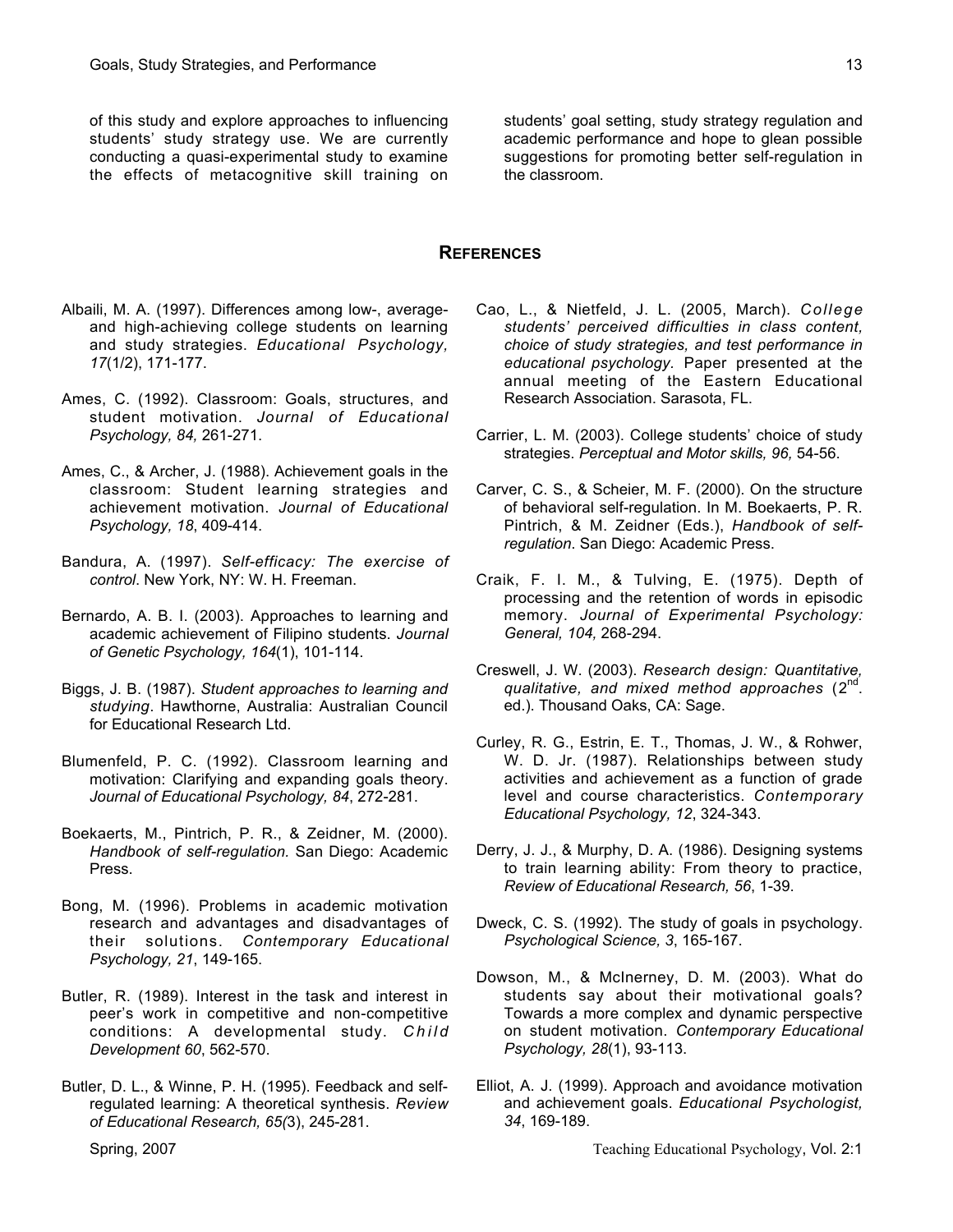- Elliot, A. J., & Church, M. (1997). A hierarchical model of approach and avoidance achievement motivation. *Journal of Personality and Social Psychology, 72*, 218-232.
- Entwistle, N., & Ramsden, P. (1983). *Understanding student learning.* London: Croom Helm.
- Everson, H. T., Weinstein, C. E., & Laitusis, V. (2000, April). *Strategic learning abilities as a predictor of academic achievement*. Paper presented at the annual meeting of the American Educational Research Association, New Orleans, LA.
- Glaser, B. G. (1978). *Theoretical sensitivity.* Mill Valley, CA: Sociology Press.
- Glaser, B. G., & Strauss, A. L. (1967). *The Discovery of Grounded Theory: Strategies for Qualitative Research*. Chicago: Aldine.
- Harackiewicz, J. M., Barron, K. E., Carter, S. M., Lehto, A. T., & Elliot, A. J. (1997). Predictors and consequences of achievement goals in the college classroom: Maintaining interest and making the grade. *Journal of Personality and Social Psychology, 73*, 1284-1295.
- Jakubowski, T. G. (2003). Social-cognitive factors associated with the academic self-regulation of undergraduate college students in a learning and study strategies course. *Dissertation Abstracts International Section A: Humanities & Social Sciences, 63*(12-A), 4221.
- Justice, E. M., & Dornan, T. M. (2001). Metacognitive differences between traditional-age and nontraditional-age college students. *Adult Education Quarterly, 51*(3), 236-249.
- Kirk, J., & Miller, M. L. (1986). *Reliability and validity in qualitative research.* Beverly Hills, CA: Sage.
- Lan, W. Y. (1996). The effects of self-monitoring on students' course performance, use of learning strategies, attitude, self-judgment ability, and knowledge representation. *Journal of Experimental Education, 96*(2), 101-115.
- Leach, C. W., Oueirolo, S. S., DeVoe, S., & Chemers, M. (2003). Choosing letter grade evaluations: The interaction of students' achievement goals and selfefficacy. *Contemporary Educational Psychology, 28*, 495-509.
- Lemos, M. S. (1996). Students' and teachers' goals in the classroom. *Learning and Instruction, 6,* 151- 171.
- Mackenzie, A. M. (1994). Examination preparation, anxiety and examination performance in a group of adult students. *International Journal of Lifelong Education, 13,* 373-388.
- McCormick, C. B. (2003). Metacognition and learning. In W. M. Reynolds & G. E. Miller (Eds.), *Handbook of psychology: Vol. 7. Educational psychology* (pp. 79-102). New York: Wiley & Sons.
- McKeachie, W. J., Pintrich, P. R., & Lin, Y. (1985). Teaching learning strategies, *Educational Psychologist, 20*, 153-160.
- Meece, J. L. (1994). The role of motivation in selfregulated learning. In D. H. Schunk and B. J. Zimmerman (Eds.), *Self-regulation of learning and performance: Issues and educational applications.* Hillsdale, NJ: Erlbaum.
- Middleton, J. A., & Midgley, C. (1997). Avoiding the demonstration of lack of ability: An under-explored aspect of goal theory. *Journal of Educational Psychology, 89*, 710-718.
- Midgley, C., Kaplan, A., & Middleton, M. (2001). Performance-approach goals: Good for what, for whom, under what circumstance, and at what cost? *Journal of Educational Psychology, 93*, 77-86.
- Murphy, P. K., & Alexander, P. A. (2000). A motivated exploration of motivation terminology. *Contemporary Educational Psychology, 25*, 3-53.
- Peverly, S. T., Brobst, K. E., Graham, M., & Shaw, R. (2003). College adults are not good at selfregulation: A study on the relationship of selfregulation, note taking, and test taking. *Journal of Educational Psychology, 95*(2), 335-346.
- Pintrich, P. K. (2000a). Multiple goals, multiple pathways: The role of goal orientation in learning and achievement. *Journal of Educational Psychology, 92*, 544-555.
- Pintrich, P. K. (2000b). Achievement goals theory perspective on issues in motivation terminology, theory, and research. *Contemporary Educational Psychology, 25*, 92-104.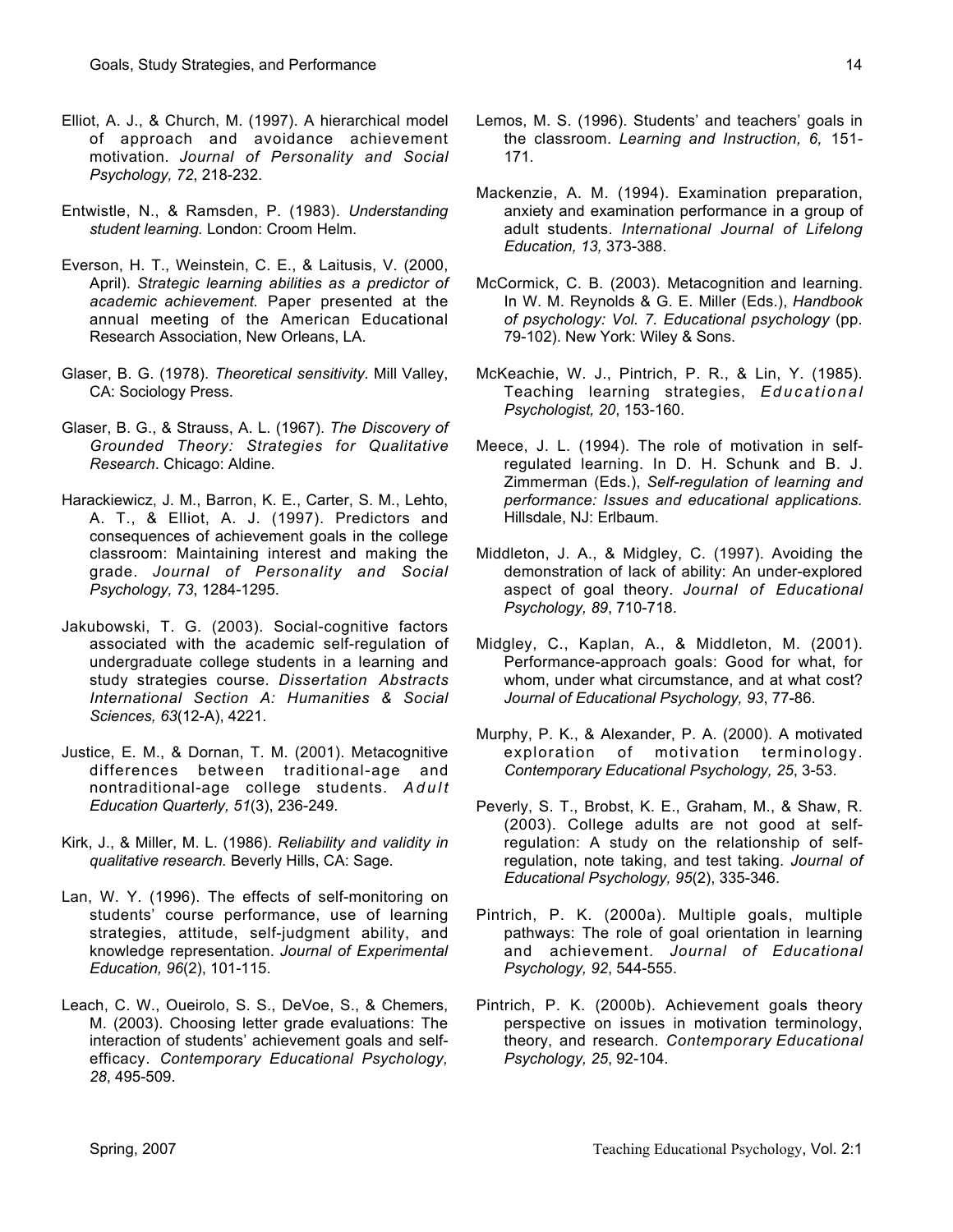- Pintrich, P. R. (2000c). The role of goal orientation in self-regulated learning. In M. Boekaerts, P. R. Pintrich, & M. Zeidner (Eds.), *Handbook of selfregulation*. San Diego: Academic Press.
- Pintrich, P. R. (2003). Motivation and classroom learning. In W. M. Reynolds & G. E. Miller. (Eds.), *Handbook of psychology: Educational psychology* (pp. 103-122). New York: Wiley & Sons.
- Pintrich, P. K., & DeGroot, E. V. (1990). Motivation and self-regulated learning components of classroom academic performance. *Journal of Educational Psychology, 82*, 33-40.
- Pintrich, P. R., & Garcia, T. (1994). Self-regulated learning in college students" Knowledge, strategies, and motivation. In P. R. Pintrich, D. R. Brown, & C. E. Weinstein (Eds.), *Student motivation, cognition, and learning* (pp. 113-133). Hillside, NJ: Lawrence Erlbaum.
- Pintrich, P. R., Marx, R. W., & Boyle, R. A. (1993). Beyond cold conceptual change: The role of motivational beliefs and classroom contextual factors in the process of conceptual change. *Review of Educational Research, 63*, 167-199.
- Pressley, M. (1995). More about the development of self-regulation: Complex, long-term, and thoroughly social. *Educational Psychologist, 30,* 207-212.
- Pressley, M., Van Etten, S., Yokoi, L., Freebern, G., & Van Meter, P. (1998). The metacognition of college studentship: A grounded theory approach. In D. J. Hacker, J. Dunlosky, & A. C. Graesser, (Eds.), *Metacognition in educational theory and practice* (pp. 347-365). Mahwah, NJ: Erlbaum.
- Rawsthorne, L. J., & Elliot, A. J. (1999). Achievement goals and intrinsic motivation: A meta-analytic review. *Personality and Social Psychology Review, 3*, 326-344.
- Ryan, R. M., & Deci, E. L. (2000). Intrinsic and extrinsic motivations: Classic definition and new directions. *Contemporary Educational Psychology, 25*, 54-67.
- Schraw, G., Horn, C., Thorndike-Christ, T., & Bruning, R. H. (1995). Academic goal orientations and student classroom achievement. *Contemporary Educational Psychology, 20*, 359-368.
- Schunk, D. H. (1985). Participation in goal setting: Effects on self-efficacy and skills of learning disabled children. *Journal of Special Education, 19*, 307-317.
- Schunk, D. H., & Swartz, C. W. (1983a). Goals and progress feedback: Effects on self-efficacy and writing instruction. *Contemporary Educational Psychology, 18*, 337-354.
- Schunk, D. H., & Swartz, C. W. (1983b). Writing strategy instruction with gifted students: Effects of goals and feedback on self-efficacy and skills. *Roeper Review, 15*, 225-230.
- Schunk, D. H., & Zimmerman, B. J. (Eds.), (1998). *Selfregulated learning: From teaching to self-reflective practice.* New York: Guilford Press.
- Schunk, D. H., & Zimmerman, B. J. (2003). Selfregulation and learning. In W. M. Reynolds & G. E. Miller. (Eds.), *Handbook of Psychology: Educational Psychology* (pp. 59-78). New York: Wiley & Sons.
- Sinkavich, F. G. (1991, April). *Metamemory, study strategies, and attribution style: Cognitive processes in classroom learning.* Paper presented at the annual meeting of the American Educational Association, Chicago, ILL.
- Smith, D. R. (2003). Measuring the success of a university "learning to learn" course. *Dissertation Abstracts International Section A: Humanities & Social Sciences, 63*(7-A), 2461.
- Strauss, A., & Corbin, J. (1998). *Basics of qualitative research: Grounded theory and procedures for* developing grounded theory. (2<sup>nd ed.</sup>). Thousand Oaks, CA: Sage.
- Taraban, R., Rynearson, K., & Kerr, M. S. (2000). Metacognition and freshman academic performance. *Journal of Developmental Education, 24*(1), 12-20.
- Tashakkor, A., & Teddlie, C. (Eds.) (2003). *Handbook of mixed methods in social and behavioral research.* Thousand Oaks, CA: Sage.
- Urdan, T. C., & Maehr, M. L. (1998). Beyond a two goal theory of motivation and achievement: A case for social goals. *Review of Educational Research, 65*, 213-243.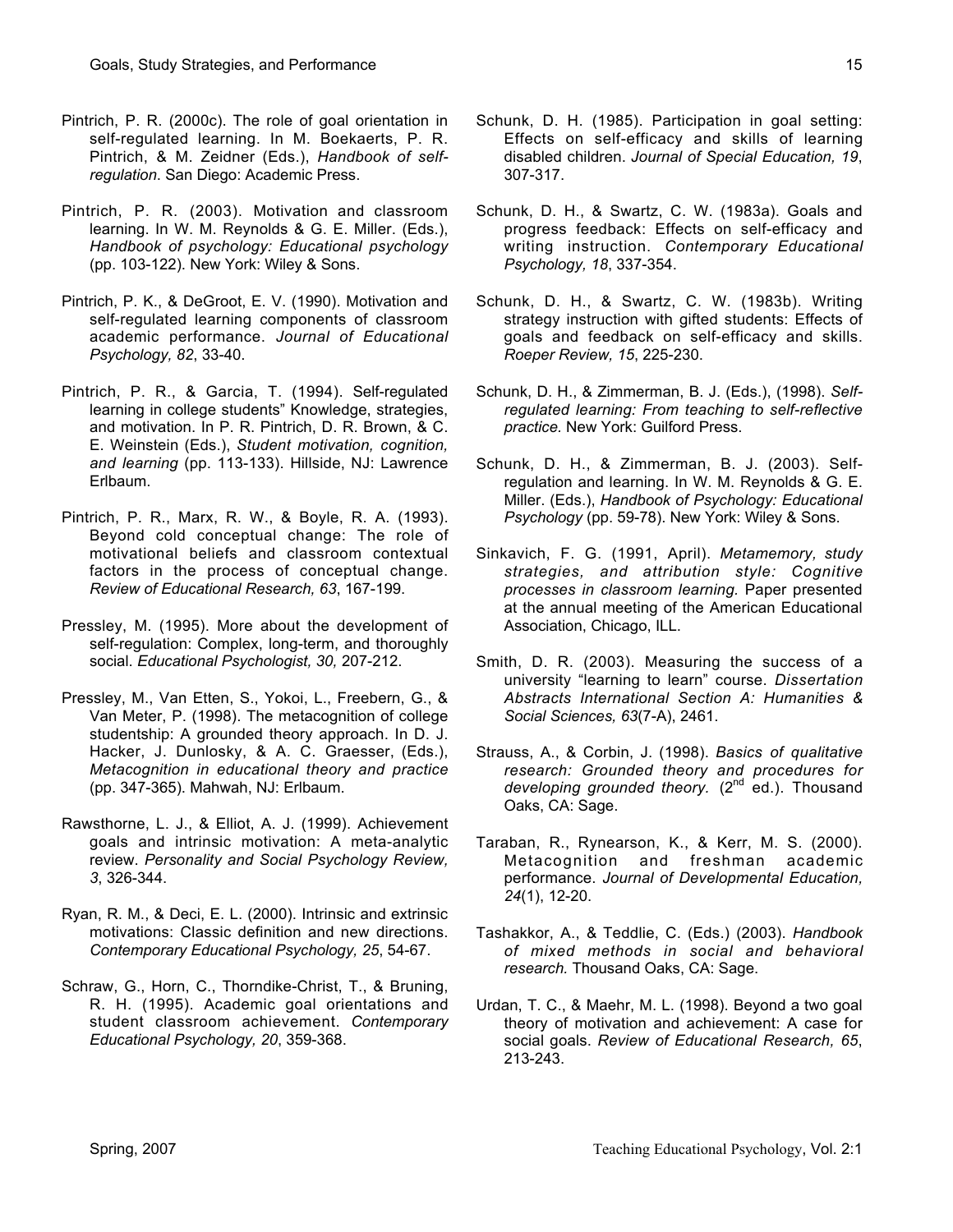- VanZile-Tamsen, C., & Livingston, J. A. (1999). The differential impact of motivation on the selfregulated strategy use of high-and low-achieving college students. *Journal of College Student Development, 40*(1), 54-60.
- Weinstein, C. E. (1988). Assessment and training of student learning strategies. In R. R. Schmeck (Ed.), *Learning strategies and styles*, (pp. 291-316). New York: Plenum.
- Weinstein, C. E., & Mayer, R. E. (1983). The teaching of learning strategies. *Innovation Abstracts, 5.* (ERIC Document Reproduction Service No. ED 237180)
- Weinstein, C. E., & Mayer, R. E. (1986). The teaching of learning strategies, In M. C., Wittrock (Ed.), *Handbook of Research on Teaching,* (3<sup>rd</sup>. ed. pp. 315-327). New York: MacMillan.
- Wilhite, S. C. (1990). Self-efficacy, locus of control, selfassessment of memory ability, and study activities as predictors of college course achievement. *Journal of Educational Psychology, 82*, 696-700.
- Williams, R. L., & Clark, L. (2004). College students' ratings of student effort, student ability and teacher input as correlates of student performance on multiple-choice exams. *Educational Research, 46*(3), 229-239.
- Winne, P. H. (1995). Inherent details in self-regulated learning. *Educational Psychologist, 30*, 173-187.
- Winne, P. H., & Hadwin, A. F. (1998). Studying as selfregulated learning. In D. J. Hacker, J. Dunlosky, & A. C. Graesser (Eds.), *Metacognition in educational theory and practice* (pp. 227-304). Mahwah, NJ: Erlbaum.
- Zimmerman, B. J. (1990). Self-regulated learning and academic achievement: An overview. *Educational Psychologist, 25*, 3-17.
- Zimmerman, B. J., & Martinez-Pons, M. (1988). Construct validation of a strategy model of student self-regulation. *Journal of Educational Psychology, 8 0* , 284-290

Li Cao is an associate professor in the Counseling and Educational Psychology Department University of West Georgia. His research interests include metacognition, self-efficacy, and self-regulated learning.

John Nietfeld is an associate professor in the Department of Curriculum and Instruction North Carolina State University. His research interests include metacognition, motivation, and reading.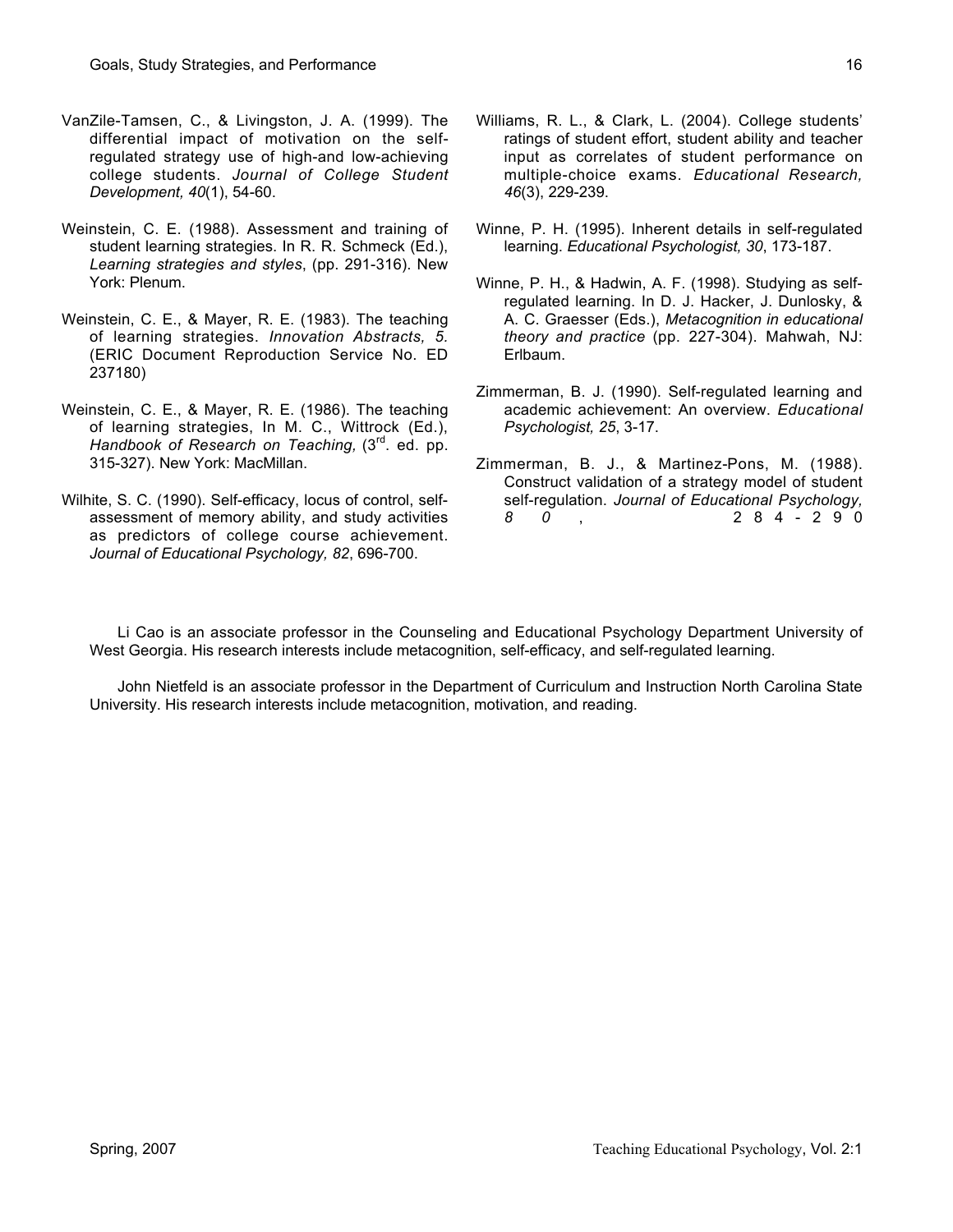# **APPENDIX A:**

# **GOALS FOR EDUCATIONAL PSYCHOLOGY CEPD 4101**

Below please provide AT LEAST ONE goal for EACH of the assessment measures for the course. Please be as SPECIFIC as possible:

Please provide ONE OR MORE goals related to LEARNING OUTCOMES:

Tests (Quiz 1, 2, & 3):

Final Exam:

Schema Project:

Focus Group Participation:

Overall Performance:

What will be the CAUSE of you either attaining or not attaining your goals for the class?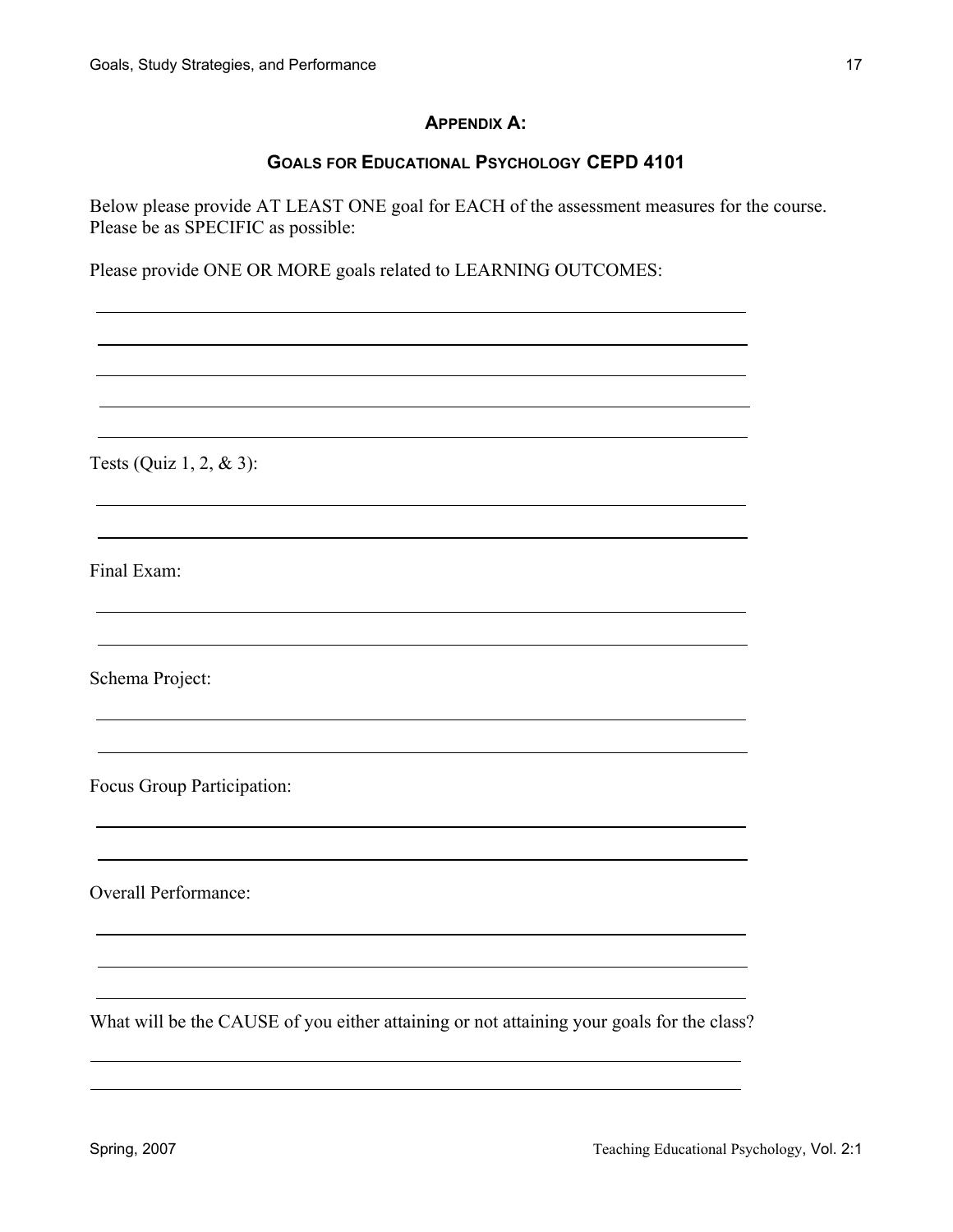# **APPENDIX B:**

# **CEPD 4101 EDUCATIONAL PSYCHOLOGY STUDY STRATEGIES QUESTIONNAIRE**

- 1. What specific strategies do you use when studying for an exam?
- 2. How do you ensure that you remember important information? Describe as specifically as you can.
- 3. Approximately how much time (minutes, hours) you spend preparing for an exam?
- 4. Please indicate how important each of the following are with regard to studying course material using the scale provided.

| Not Important |  |  | '/erv     |
|---------------|--|--|-----------|
| At All        |  |  | Important |
|               |  |  |           |

- 1. Repeating words/terms in your head to remember them.
- 2. Drawing diagrams or pictures to help you remember the information.  $\overline{\phantom{a}}$
- 3. Elaborating on the information by creating stories and connecting the information to something you already know.
- 4. Asking the professor about concepts you do not understand.
- 5. Asking other students about concepts you do not understand.
- 6. Attending class regularly.
- 7. Determining themes or main ideas in the information
- 8. Understanding how you might apply what you are learning.
- 9. Spacing out your study time rather than cramming  $\sim$  100  $\mu$
- 10. Reading the textbook  $\overline{\phantom{a}}$
- 11. Thinking critically about the material.
- 12. Adapting study habits to fit with the class or instructor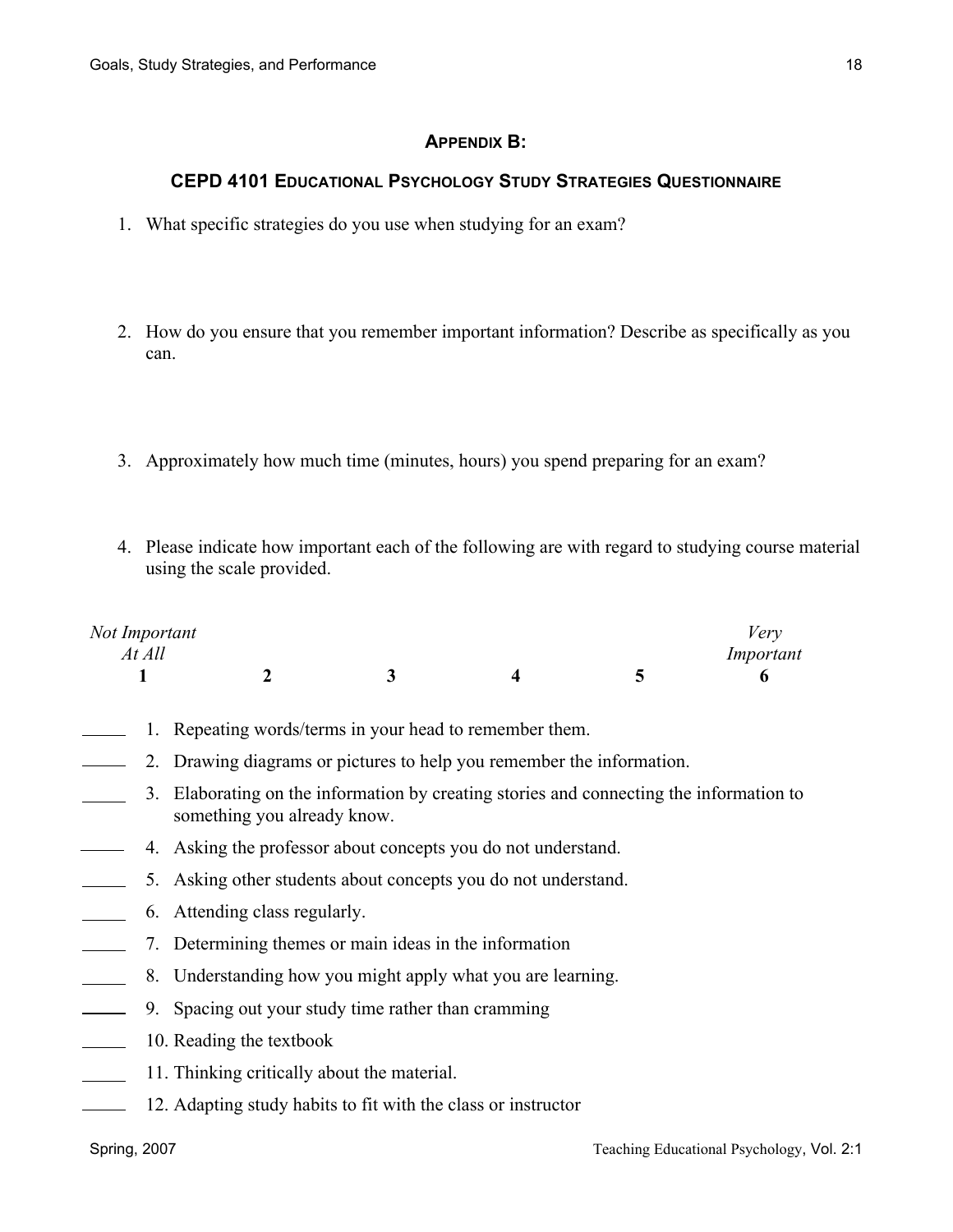# **APPENDIX C:**

# **GOALS & STRATEGIES UPDATE AFTER TESTS 1, 2, AND 3**

I. Use the scale below to rate questions 1 and 3. Write down your responses to questions 2 and 4.

| <b>Not Meeting</b>  | <b>Meeting Goals</b>        | Greatly                |
|---------------------|-----------------------------|------------------------|
| <b>Goals At All</b> | <b>Exactly As Predicted</b> | <b>Exceeding Goals</b> |

- 1. To what extent are you meeting your LEARNING goals for the course?
	- 2. Will you change your learning goals for the course? If so, please describe:
	- 3. To what extent are you meeting the goals you set for PERFORMANCE in the class (e.g., tests, focus groups, etc.)?
	- 4. .Will you change your performance goals for the course? If so, please describe:

II. Reflecting on your performance from the first test, will you change your specific strategies when studying for the course? If so, please describe.

III. Use the scale below to indicate how important each of the following is with regard to studying the course material

| Not Important |  |  | Verv      |
|---------------|--|--|-----------|
| At All        |  |  | Important |
|               |  |  |           |

- 1. Repeating words/terms in your head to remember them.
- 2. Drawing diagrams or pictures to help you remember the information.  $\mathcal{L}(\mathcal{L})$
- 3. Elaborating on the information by creating stories and connecting the information to something you already know.
- 4. Asking the professor about concepts you do not understand.
- 5. Asking other students about concepts you do not understand.
- 6. Attending class regularly.
- 7. Determining themes or main ideas in the information  $\overline{\phantom{a}}$
- 8. Understanding how you might apply what you are learning.
- 9. Spacing out your study time rather than cramming
- 10. Reading the textbook
- 11. Thinking critically about the material.
- 12. Adapting study habits to fit with the class or instructor